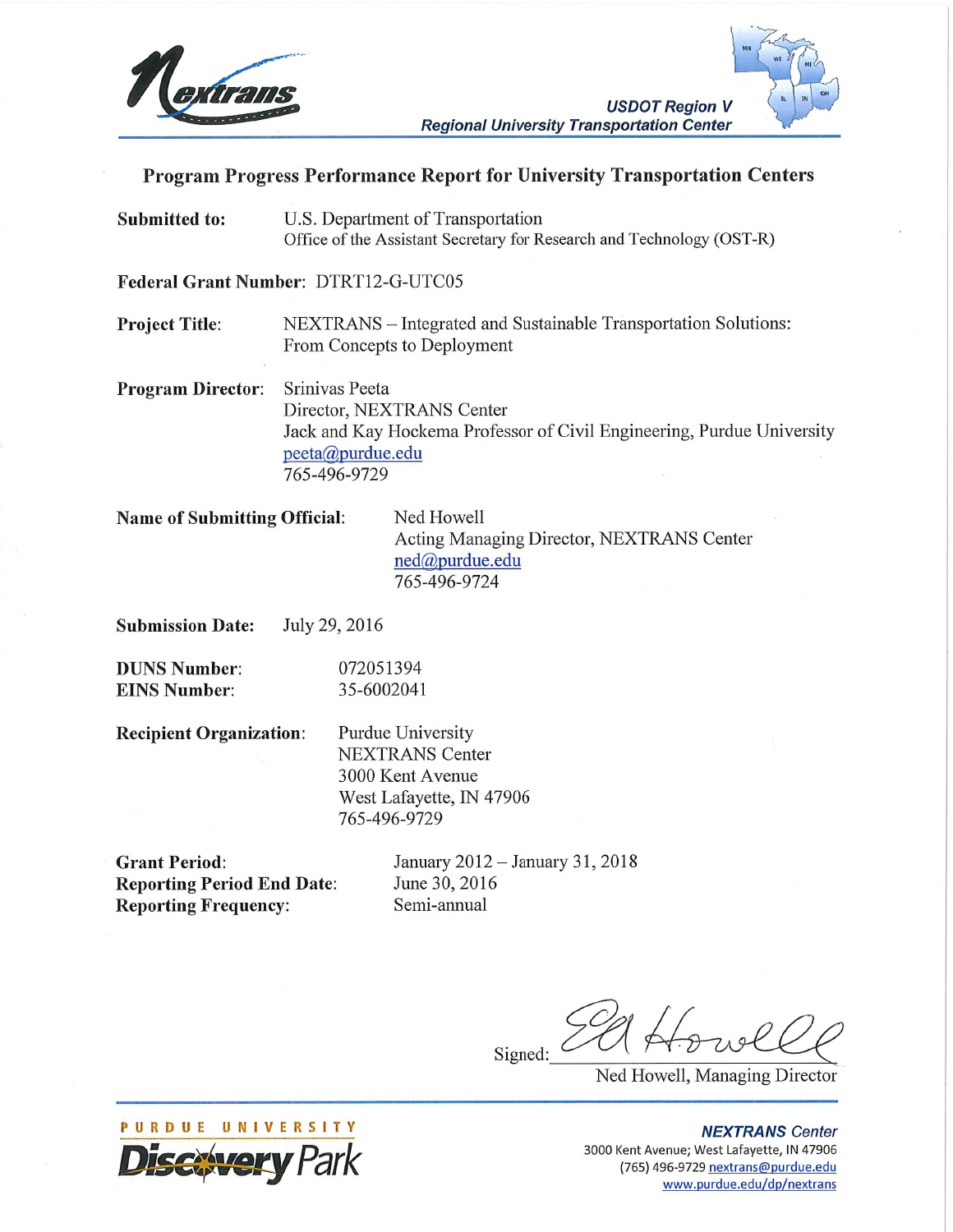# **Part 1: ACCOMPLISHMENTS**

**Major Goals --** There have been no changes to program goals.

## **Major Activities**

*Driving Simulator Laboratory: Traveler Behavior Modeling and Interactive Experiments to Address Mobility and Safety Needs*

- Revised the experiment scenarios based on the observed issues during the experiments
- Redesigned experiment scenarios focusing on the driver's cognition load and the impacts of human machine interfaces
- Recruited experiment participants focusing on the elderly group
- Completed data archiving and analyses using the experiment data
- Tested eye tracker and EEG sensor and the redesigned experiments with biosensors integrated

*Accessibility-Based Evaluation of Transportation and Land-Use Planning: From Laboratory to Practice/ Implementation of Access-Based Evaluation*

• Seek answers to four questions: what has been the impact of mobility-based evaluation; what difference would a shift to accessibilitybased evaluation make; what are the obstacles to accessibility-based evaluation; and what are ways of overcoming those obstacles.

• Work to ovecome an obstacle identified in the first part: the lack of project-level tools for accessibility analysis.

*Research, Education and Outreach from Campus Transit Laboratory (CTL)*

- Collected CTL automatic passenger count (APC) and automatic vehicle location (AVL) data; directly observed CTL onboard bus route passenger origin-destination (OD) flows; bus route passenger OD flows with indication of a demographic variable (gender)
- Processed CTL APC data for research and outreach efforts; estimated CTL OD flows from processed APC data
- Developed preliminary models on attitudes toward dynamic ridesharing options using data from a large stated preference survey
- Investigated factors that influence the quality of bus route-level origin-destination flows
- Refined software that allows estimation of socio-economic and travel characteristics of a population of transit users
- Used CTL-derived knowledge and expertise to complete an externally funded "companion project" based on data collected on Central Ohio Transit Authority (COTA) routes:
- Secured a new, externally funded project on bus-pedestrian safety using CTL-derived knowledge and infrastructure and began work
- Submitted a subcontract proposal for a federally funded SBIR project that would use CTL expertise and infrastructure

• Refined and used CTL-based education activities in one course

*Region V Transportation Workforce Assessment and Summit*

- Reproduced some content from the Summit (held in December 2015) in the form of a webinar in March 2016.
	- o Highlighted three speakers from the Summit.<br>Continued to foster relationships with Summit
	- Continued to foster relationships with Summit speakers and attendees.
	- o As a result of the webinar, we had an industry contact us to connect them to a speaker.
- Assembled data from a Summit exercise and developed an analysis of responses. This analysis will serve as a basis for a TRB paper.
- A draft report of the Region V Transportation Workforce Assessment has been compiled.
- o Identified a list of transportation occupations that fit a high-demand, high-wage scenario.

*Effects of Heterogeneous Information Characteristics and Sources on Evacuation Behavior*

- Literature review on how social networking services (SNS) disseminate and propagate evacuation-related information during no-notice evacuations
- Design and conduct surveys to collect data for understanding both SNS usage behavior and evacuation decision-making under emergency situations
- Construct a mixed logic model to describe information sharing (post/repost) patterns through SNS during no-notice evacuations *Integrated Approach to Achieving Environmental Sustainability in Transportation: Coupling Energy Efficiency Solutions with Reductions in Environmental and Climate Foot prints*
- Continue to Incorporate Transportation related topics in ENE-WRM Curriculum
- Research experience to the ENE undergraduate Trenton Barnes at Purdue University (2016 Summer)
- Internship for ENE undergraduate Aquil Frost at ODOT Lebanon, OH office (2016 Summer)
- Continue to impart education in transportation to middle school and high school students, as a part of this grant and another grant from Federal Highway Administration (FHWA) 2016 Summer
- Accepted to present at two conferences
	- o ASEE-NCS Conference, Mt Pleasant, MI: presented on 18 March 2016 (curriculum integration)
		- TASME Conference, Toronto, Canada: submitted in April 2016 and accepted to present in July
- University student undergraduate research application by Aquil Frost under Dr. Kandiah's mentorship -- air pollution due to agricultural equipment

*Signal Timing Optimization for Large-Scale Urban Networks under Dynamic Traffic*

• Developing a new methodology for traffic signal timing optimization under user equilibrium based traffic conditions

*Develop Preliminary Engineering Design and Study the Benefits of Providing an Access to the Indiana Toll Road at State Road 327 near Orland*

• A new toll interchange was designed at the junction of the Indiana Toll Road and State Route 327 near Orland, Indiana.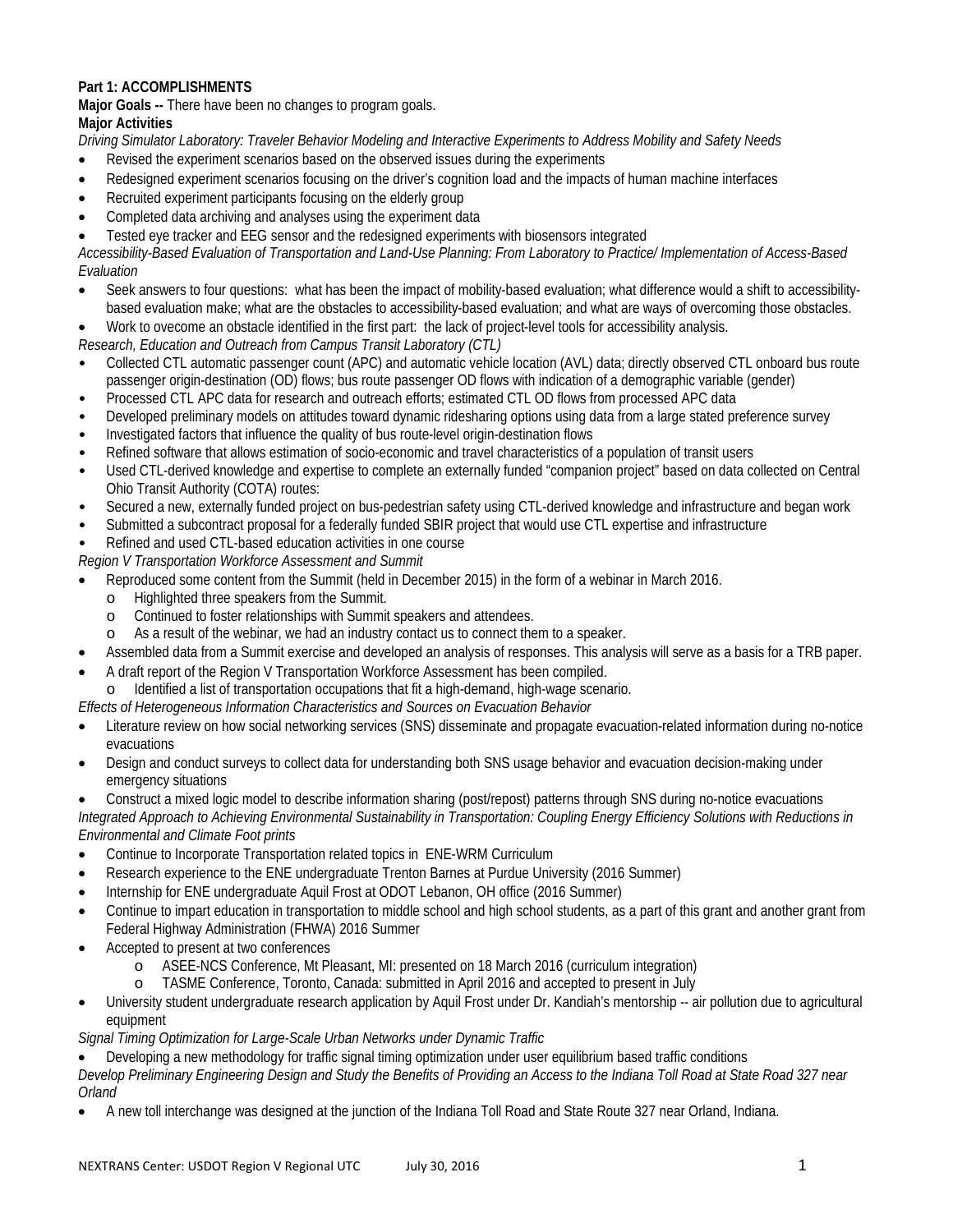*Mapping New Mobility Business, Innovation, and Employment Opportunities in Michigan: Developing a Data-Driven Graphic Platform for Assessing and Advancing Industry Cluster Development and Entrepreneurship Opportunities in Urban Regions*

- Assembly of database of New Mobility-allied industry sectors within Southeast Michigan
- Finalized relational mappings for non-geospatialized data related to cluster formation
- Finalized New Mobility Cluster Catalyzing Projects mappings for several Southeast Michigan scenarios
- Completed revised Case Study Analysis for 3 existing New Mobility Clusters

*Access-Enabling Architectures: New Hybrid Multi-modal Spatial Prototypes Towards Resource and Social Sustainability* 

- Develop new GIS-based data-driven analytic methods to support site-identification criteria at locations of high-demand for connectivity enhancement and social access provision.
- Develop a framework and process for physical and spatial design, within the existing SMART multi-stakeholder, multi-sector leadership engagement, that draws on local knowledge in refining needs assessment, and in identifying possible access-related program partners and private service providers that might be coupled with existing public transportation systems at key New Mobility Hub (NMH) locations.
- Prepare a framework and process to identify existing multi-source funding structures to support enhancement of connectivity and accessrelated programs, in order to aid in the assembly of coupled sources of support for multi-stakeholder projects.
- Complete the execution of a series of spatial design prototypes, at varying scenario conditions and scales that demonstrate design possibilities and opportunities for the incorporation of new connectivity and access-supporting spaces.

*Tracking bicyclists' route choices, case study* 

- This study has two major components: (i) an online survey with questions on bicycling preferences, (ii) collecting bicycle trip data (origins, destinations and routes) using a cell phone app CycleTracks,
- The first component of the study is almost complete. We are working on preparing the report.
- The second part of the study (collecting data using CycleTracks) will begin in August.

## *A Bayesian updating procedure for prediction of corrosion-induced cracking in pre-stressed concrete bridges using visual inspection data*

- Conducted a review of literature on chloride corrosion and carbonation of concrete structures
- Conducted a preliminary review of literature on Markov-based deterioration modeling of structures
- Identified bridges with concrete decks in the inventory of Ohio DOT (ODOT). One bridge with a long history of inspection records was selected and its attribute data along with the inspection reports were received from ODOT
- Started investigating the Markov-based formulation of the bridge deterioration model in AASHTOWare BrM (formerly known as PONTIS) *Methods for improving bicycle sharing system balance*
- Developed a rolling-windows approach to the simulation of usage and (im)balance of the CoGo system

*Truck Activity and Wait Times at International Border Crossings*

• Received additional geo-fence based time and location data for trucks using the Ambassador Bridge and Blue Water Bridge *Documenting and determining distributions, trends, and relations in truck times at international border crossing facilities*

- Produced queuing time and inspection time statistics for various quarters and time-of-day and day-of-week combinations
- Determined cause of troublesome results at Ambassador Ontario-to-Michigan inspection facilities and developed approaches to proceed with data analysis and rectify issue for future data; implemented new geo-fences
- Held meeting of OSU and MTRI partners in Columbus, OH to discuss progress, methods, results and future steps
- Prepared draft report of queuing and inspection time statistics to demonstrate format of a potential regular report

*Evaluation of Heavy Vehicles on Capacity Analysis for Roundabout Design*

• Data collection continued throughout the spring; alternative methodologies of analysis were considered.

*Roadway Traffic Data Collection from Mobile Platforms*

- Performed repairs to platform and replaced malfunctioning LiDAR sensors to prepare for regular data collection
- Collected preliminary data from sensing platform
- Designed manual bus-based data collection procedures and began collecting data using the procedures
- Discussed concept of operational data collection with OSU's Transportation and Traffic Management (a potential stakeholder) *Information and Transportation Choices, Long- and Short-Term, that Link Sustainability and Livability*
- Interactive accessibility information intervention strategy to affect people's long-term travel behavior by influencing their residential location choices.
- An interactive online accessibility mapping application is developed for the proposed strategy to provide users personalized neighborhood accessibility information to different types of potential destinations using different modes of transportation based on their work locations and travel needs, and assist their residential location decision-making process.

*Guaranteed LiDAR-aided Multi-object Tracking at Road Intersections*

- Developing hybrid background detection covering the weaknesses of both XYZ Cartesian and spherical coordinate based methods
- Applying backtracking methods to account for specific issues caused by occlusion.
- Preliminary method for placing estimated dimension box back onto the point cloud; designing and implementing specific format for TScan outputs; collecting data at selected intersections; evaluating the accuracy of tracking results

*Standardized Metrics for Accessibility: Establishing a Federal Policy-Relevant Knowledge Base*

- Gathered and selectively chose appropriate quotations from focus groups and interviews to include in the final report.
- Expanded bibliography and included additional relevant citations in final report; writing and editing of final report.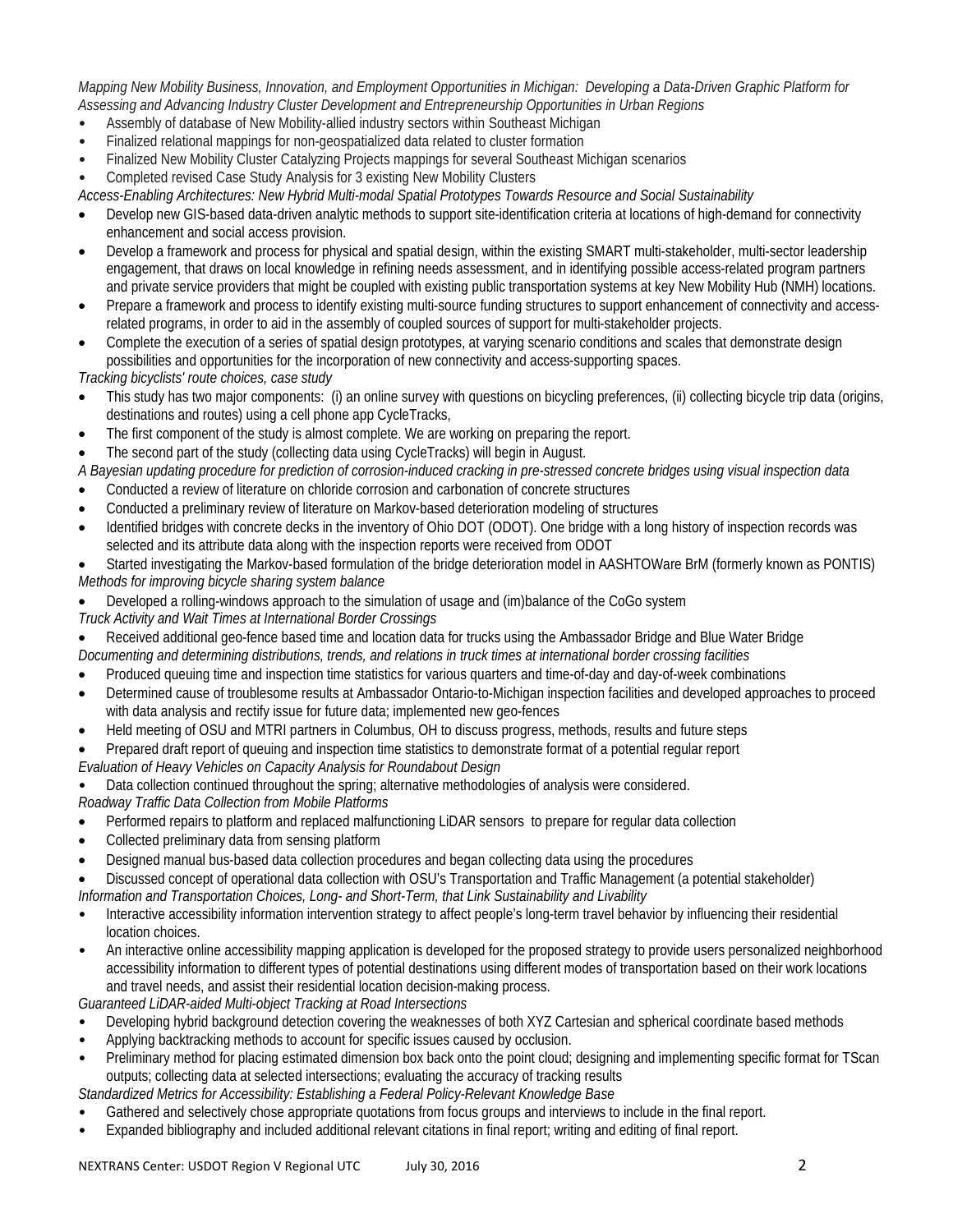*Integration of ground access to airports in measures of inter-urban accessibility*

- Developed measures of airport access as a by-product from a calibrated spatial interaction model.
- *Mobile air quality monitoring for local high-resolution characterization of vehicle-sourced criteria pollutants*
- Laboratory testing of sensor package completed; initial design of housing for sensors developed
- Preliminary mobile testing of sensor package underway; discussions with bus operators and site visit to determine mounting location conducted.

*Intermodal Infrastructure Investment Decisions and Linkage to Economic Competitiveness*

- Intermodal facility location model that incorporates downside risk management to determine a system level strategic intermodal facility investment plan under freight commodity flow uncertainty.
- The applicability of the model was illustrated by the numerical experiments using U.S. national level data
- The proposed methodology provides national-level policymakers with tools to develop policy and regulatory decisions; enables local and regional stakeholders to make coordinated, more informed investment decisions that maximize their investment potential.
- *Using Naturalistic Driving Performance Data to Develop an Empirically Defined Model of Distracted Driving*
- Conducted second round of data analysis based on feedback from the initial round of data analysis. The analyses included: 1) a Markov approach; 2) population spline fitting.
- The first draft of a manuscript presenting analysis results was revised
- *A Study of the Usage Potential of a Proposed Expanded Commuter Rail Station at Chicago State University*
- Student survey data was compiled and statistical analysis was begun.
- Transportation geodatabase was completed in preparation of travel time analysis for CSU staff addresses.
- *Synthesis of Best Practices for Agency-wide Freight Data and Information Management*
- Conducted a literature review on the state of practice in freight data synthesis and management; evaluated the usability of selfassessment tools in the National Cooperative Highway Research Program (NCHRP) report 814
- Determined that not all parts of the NCHRP tool were necessarily relevant to data collection; tested a simple data collection method to build matrices of freight activities, data entities, data sets, and business areas with the Wisconsin DOT.
- Evaluated that method and found that it was not entirely comprehensive; built a survey that modified the functionality of the NCHRP tool; customized the survey with default responses by state; began the distribution process with the ten Midwestern state planning divisions. *Transit Origin-Destination (OD) Flow Estimation Considering Temporal Variations based on APC Data*
- conducted numerical investigations and assessments of the refined models for bus route-level transit passenger origin-destination (OD) flow estimation using automatic passenger count (APC) data capturing clusters of flow patterns across bus trips.
- *Integrating multiple sources of data for the estimation of transit origin-destination flows*
- Made progress on developing a methodology to determine an appropriate number of clusters.
- Assessing the refined models using empirical data on routes with familiar flow patterns and passenger trip purposes.
- Presented at a national conference.

*LIDAR based vehicle classification* AND *Segmenting, grouping and tracking vehicles in LIDAR data*

- Extracted and cleaned roughly 8 days (2 hr per day) of vehicle trajectory data;.data is being prepared for public release in the near future.
- Segmenting axles to measure their spacing and using 3D information to improve classification.
- *Advancing Traffic Flow Theory Using Empirical Microscopic Data*
- During this period this work has examined three sources of data, with the respective findings
	- o LIDAR equipped probe vehicle to monitor ambient vehicles in situ while driving through the traffic stream. These data provide nuances of driver behavior over long stretches of freeway
	- o Single Vehicle Passage loop detector data- millions of individual vehicle actuations from loop detectors to understand nuances of traffic behavior. This work is revealing that individual driver behavior does not only on the lead vehicle but also vehicles in the adjacent lane
	- o Revisiting the NGSIM data- using the lessons learned from, and tools developed for the LIDAR analysis this work revisits the NGSIM data set, the current gold standard for microscopic traffic flow study, and examines several errors evident in those data in an effort to provide much cleaner data.

# **Specific Objectives**

*Driving Simulator Laboratory: Traveler Behavior Modeling and Interactive Experiments to Address Mobility and Safety Needs*

- Provide a robust environment for driving simulator experiments to address driver behavior under real-time travel information provision.
- Explore the role of human factors in driver's perception and cognition of the provided information in the context of driver route choice decision and safety concerns.
- Using the collected data, construct reliable models to better assess the comprehensive value of real-time travel information beyond (including) the benefits of travel time savings.
- Integrating the biosensors into the driving simulator experiments to explore and quantify driver's workload in processing the real-time information.
- Establishing models to quantify the impacts of the content, amount and modality of real-time information on travelers' decision-making process.
- Investigating advantages and disadvantages of physiological and psychological measurements in analyzing drivers' decision-making process with real-time information provision.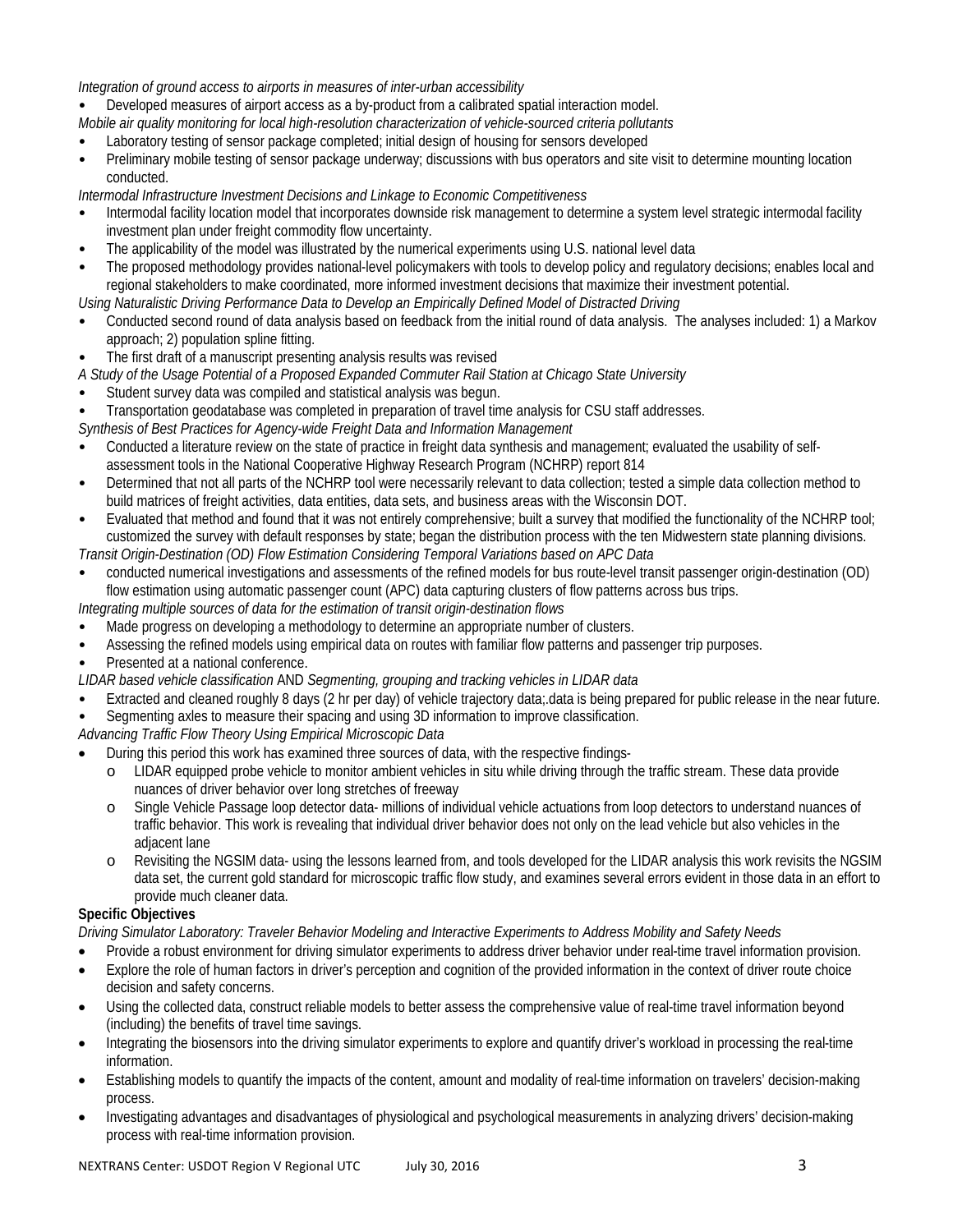- Provide transportation policy makers and public/private transportation information providers' better performance measures of the benefits of real-time travel information with consideration of qualitative aspects of information process.
- Through driving simulator experiments, provide graduate and undergraduate students an opportunity to better understand the present state-of-the-art in human factor-related research on travel behavioral modeling and safety in transportation.

*Accessibility-Based Evaluation of Transportation and Land-Use Planning: From Laboratory to Practice/ Implementation of Access-Based Evaluation*

- Through case studies, explore the ways in which mobility based tools and thinking have shaped transportation planning.
- Quantitatively demonstrate the difference in planning evaluation when carried out in an accessibility framework.
- Through focus groups and interviews, identify obstacles to the adoption of accessibility-based evaluation.
- Develop graphical and quantitative approaches to overcoming these obstacles.

*Research, Education and Outreach from Campus Transit Laboratory (CTL)*

- Sustain, develop, and showcase the CTL as a living lab infrastructure supporting research, education, and outreach
- Archive and process data on passenger flows, vehicle locations, and community perceptions and travel patterns related to a technologyenhanced transit service

### *Region V Transportation Workforce Assessment and Summit*

- Build community with many types of transportation stakeholders; Survey summit participants.
- *Effects of Heterogeneous Information Characteristics and Sources on Evacuation Behavior*
- Understand people's SNS usage behaviors and sharing patterns under no-notice evacuations
- Understand people's evacuation decision-making process with disaster- or/and evacuation-related information from multiple sources
- Develop an agent-based evacuation decision-making model under heterogeneous information sources with consideration of individual's preference in terms of posting/reposting behavior through SNS

*Integrated Approach to Achieving Environmental Sustainability in Transportation: Coupling Energy Efficiency Solutions with Reductions in Environmental and Climate Foot prints*

- Building an inventory of current GHG emissions from on-road vehicles
- Identifying or conceptualizing alternative transportation scenarios that could reduce the GHG emissions
- Incorporating transportation related educational components into Air Quality Engineering course
- Mentoring and training undergraduate students in transpiration related air quality research
- *Signal Timing Optimization for Large-Scale Urban Networks under Dynamic Traffic*

• Completing the development of a new methodology for traffic signal timing optimization under user equilibrium based traffic conditions *Develop Preliminary Engineering Design and Study the Benefits of Providing an Access to the Indiana Toll Road at State Road 327 near Orland*

- The roadway alignment, both horizontal and vertical, was designed according to AASHTO and INDOT standards.
- Subsurface investigations were performed and a subsequent Hot Mix Asphalt section was designed.
- A single toll plaza featuring three toll bays (one interchangeable) was designed.

*Mapping New Mobility Business, Innovation, and Employment Opportunities in Michigan: Developing a Data-Driven Graphic Platform for Assessing and Advancing Industry Cluster Development and Entrepreneurship Opportunities in Urban Regions*

- Refine graphical depictions between underlying regional assets, extant regional infrastructures, and nascent new mobility opportunities (events) in producing emerging industry clusters.
- Refine description of specific industry agents within the new mobility economy via existing industry classification structures (NAICS & Others) for the local area of Southeast Michigan

### • Complete automation of the data to visualization process for industry sector cartographies

- *Access-Enabling Architectures: New Hybrid Multi-modal Spatial Prototypes Towards Resource and Social Sustainability*
- Utilize a data-driven GIS-based platform to assemble and evaluate existing transportation system data, demographic data and the distribution of social service delivery. Building on this data, evaluate potential NMH sites within the existing transportation system to: (i) identify existing levels of service; (ii) evaluate access for local populations proximate to hub locations (using existing accessibility metrics); (iii) identify networked ridership at locations within the system at each location; and (iv) identify existing locations most capable of enhancing accessibility levels relative to systemic capacity and demographic needs.
- Draw upon the UM-SMART MOBI-network for New Mobility entrepreneurship to identify existing and emerging private sector mobility solutions active within the study area that could partner with NMH locations (eg: car share, bike share, e-vehicle share charging locations, IT-enabled connectivity platforms). This activity will also assess spatial requirements for the accommodation of such services within identified site areas.
- Produce a series of prototypical design solutions, at varying scales, locations and intensities of intervention for the Chicago metro. These demonstrate the potential of project concepts for application in a variety of other US metros.

*Tracking bicyclists' route choices, case study* 

• Identify the needs of OSU bicyclists; generate information on origins, destination and routes of bicycling trips that could be utilized for making targeted investments; identify the priority areas that need such investments; investigate and demonstrate the use of smartphones for collecting travel data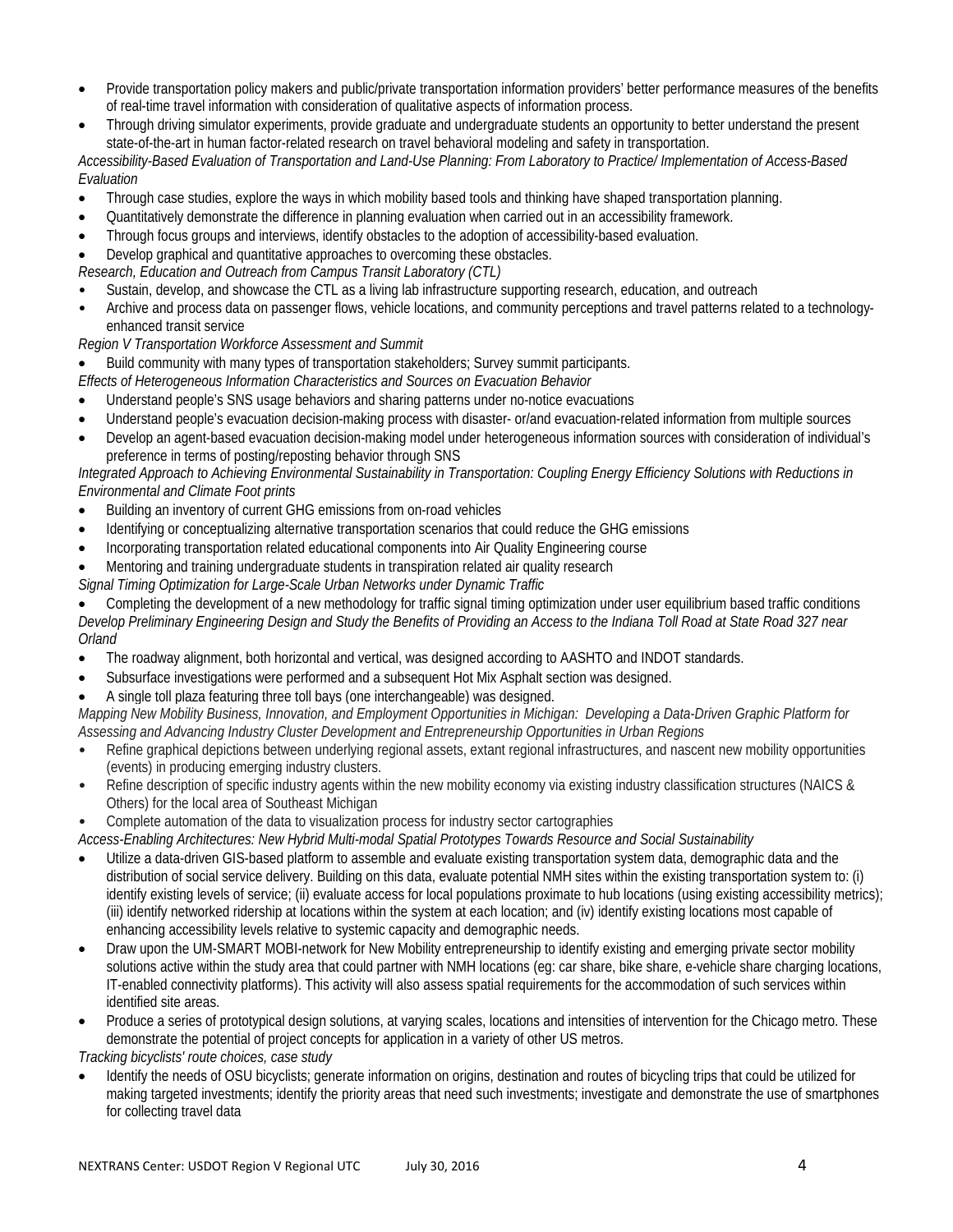*A Bayesian updating procedure for prediction of corrosion-induced cracking in pre-stressed concrete bridges using visual inspection data*

- Better understanding of underlying physical and chemical processes of corrosion in reinforced and prestressed concrete bridges
- To analyze data of attributes and history of the condition-state of bridges along with environmental conditions and bridge maintenance policies in ODOT to assess the applicability of existing Markov-based concrete bridge deterioration models for deterioration modeling of selected Ohio bridges
- Revise and refine existing concrete bridge deterioration models to accommodate the regular stream of bridge condition inspection data

• Develop methods to update the parameters of these models on a regular basis as new data becomes available *Methods for improving bicycle sharing system balance*

- This paper tackles the re-balancing issue for bicycle sharing systems where bikes must be removed from full stations and replenished at empty ones.
- Devised a rolling window approach to this problem.

*Truck Activity and Wait Times at International Border Crossings* **and** *Documenting and determining distributions, trends, and relations in truck times at international border crossing facilities*

- Obtain geo-fence-based truck time and location data for trucks crossing the Ambassador and Blue Water bridges
- Process data into information on times trucks incur at various activities at and near the border crossing facilities
- Interpret processed information into results of general and targeted interest; Deliver targeted information to stakeholders

## *Evaluation of Heavy Vehicles on Capacity Analysis for Roundabout Design*

• Data collection; methodology solidification; analysis and results

*Roadway Traffic Data Collection from Mobile Platforms*

• Investigate and demonstrate ability to obtain meaningful traffic flow and speed estimates from a mobile platform emulating transit bus service; determine reliable uncertainty quantifications for the traffic flow and speed estimates that can lend insight for use in an operational setting; generate interest among potential stakeholders

*Information and Transportation Choices, Long- and Short-Term, that Link Sustainability and Livability*

• Propose an interactive accessibility information intervention strategy intended for assisting the full range of transportation-relevant decisions made by the general population.

*Guaranteed LiDAR-aided Multi-object Tracking at Road Intersections*

• Finalize the development of the algorithm; demonstrate the feasibility of tracking objects at intersections with a low-end LiDAR *Standardized Metrics for Accessibility: Establishing a Federal Policy-Relevant Knowledge Base*

- Propose a means of assembling a reliable and trustworthy data set for evaluating accessibility performance, but to do so while minimizing the burden on current agencies and without suppressing the creativity and distinctiveness of initiatives at the local and regional level. *Integration of ground access to airports in measures of inter-urban accessibility*
- To classify and organize assessments of airports based on their access characteristics. To produce maps and data exploration tools for the quantitative measurement of access, by airport origin.
- *Mobile air quality monitoring for local high-resolution characterization of vehicle-sourced criteria pollutants*
- Identify key sensor components required for mobile air quality monitoring unit
- Develop and implement air quality monitoring unit on a mobile platform
- Collect ambient and transportation-related air quality data using the unit mounted on a mobile platform and stationary sensors
- Investigate contribution of the data collected to that collected using stationary sensors

*Intermodal Infrastructure Investment Decisions and Linkage to Economic Competitiveness*

- Explore the impacts of uncertainty in commodity flow on strategic intermodal facility investment plans by incorporating downside risk analysis in the investment decision-making process
- Propose a methodology that provides national-level policymakers with tools to develop policy and regulatory decisions and enables local and regional stakeholders to make coordinated, more informed investment decisions that maximize their investment potential.

*Using Naturalistic Driving Performance Data to Develop an Empirically Defined Model of Distracted Driving*

Finish the revised data analysis; publish the results in a peer-reviewed journal

*A Study of the Usage Potential of a Proposed Expanded Commuter Rail Station at Chicago State University*

• Compile and analyze student transportation survey results; Compare travel times to CSU with and without improved 95th St. Metra stop *Synthesis of Best Practices for Agency-wide Freight Data and Information Management*

• Provide a snapshot of the current state of data management at each state Department of Transportation (DOT) in the Mid America Freight Coalition (MAFC).

*Transit Origin-Destination (OD) Flow Estimation Considering Temporal Variations based on APC Data* **and** *Integrating multiple sources of data for the estimation of transit origin-destination flows*

- Improve transit passenger OD flow representation and estimation; quantify the achieved improvements with respect to other state-of-thepractice and art methods; demonstrate the feasibility of the new model and methods and their ability to produce interpretable results. *Modeling CO2 Emissions as a Function of Transportation, Land-Use, and Regulation Variables*
- Quantify the magnitudes of the impacts that changes in certain variables have on CO2 emissions in select US urbanized areas.
- Identify the policy implications of the findings; document findings based on US data in the form of papers.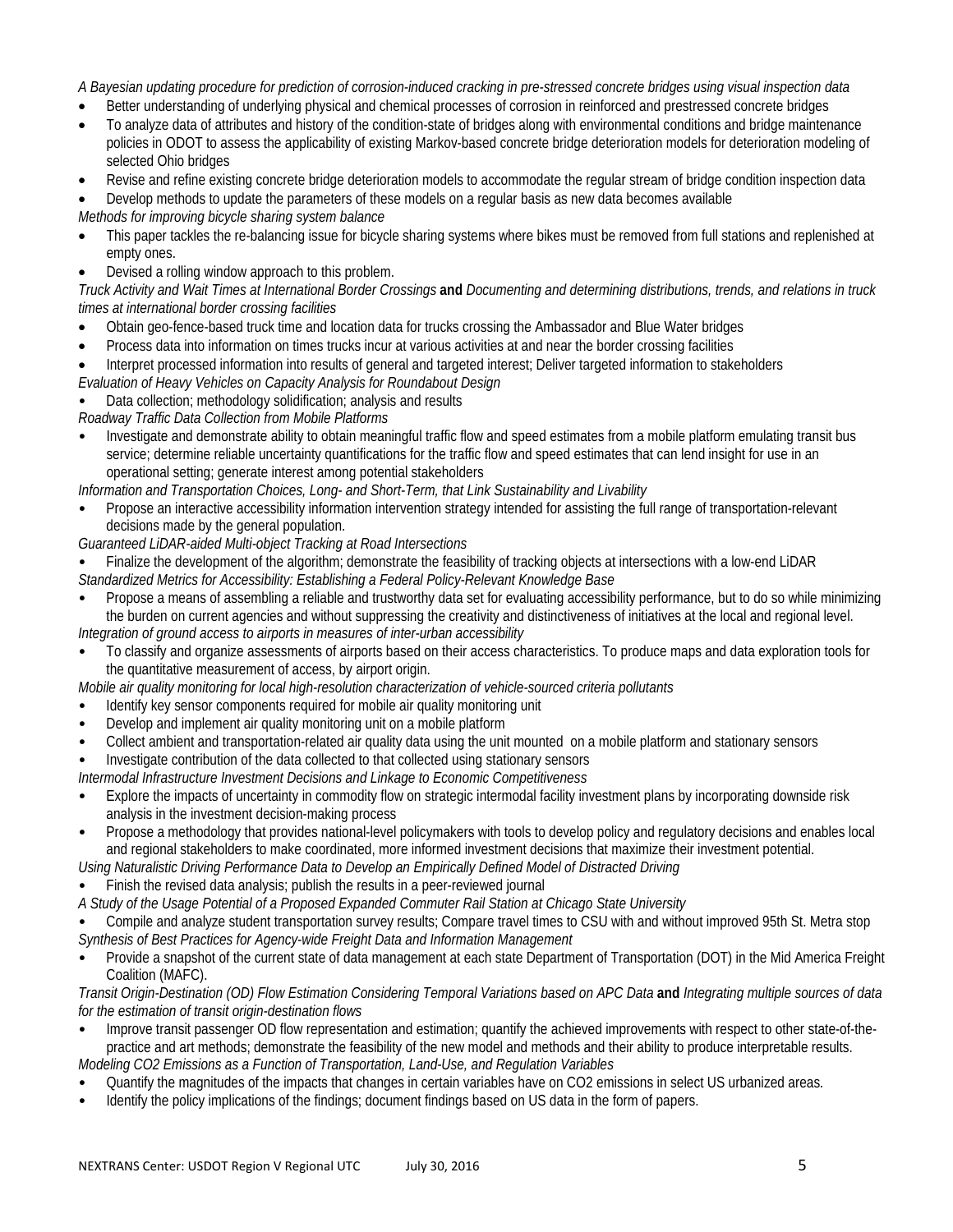# **Significant Results**

*Driving Simulator Laboratory: Traveler Behavior Modeling and Interactive Experiments to Address Mobility and Safety Needs*

- Cognitive load is the most significant human factor that affects driver perception of real-time travel information.
- Information cognitive load is impacted by Information provision modalities, including visual and verbal modalities.
- Drivers' individual attributes (such as demographical and socio-economic characteristics) are important to determine the attitude toward the provided real-time travel information.
- To enhance the reliability of physiological data, comprehensive biosensors, including electroencephalogram, are preferred.
- The calibration of biosensors is required for each participant to have reliable assessment of driver's physiological measurements.
- The driver's mental workload during information processing and be identified and quantified by leveraging eye tracker together and EEG.
- The real time mental signal output from EEG can enhance the questionnaire-based psychological quantification results.
- Drivers' emotion derived from the given travel context and real-time information in the experiments cannot reflect the realism because the simulated environment cannot simulate urgency associated with the travel context.

*Accessibility-Based Evaluation of Transportation and Land-Use Planning: From Laboratory to Practice/ Implementation of Access-Based Evaluation*

- The use of formal models in decision processes suggests that a generalized "mobility thinking" rather than formal evaluation per se tends to drive decision-making.
- Accessibility based evaluation can either magnify or reverse the impact of mobility improvements.
- Accessibility-based is impeded by technical, institutional, and political constraints.

*Research, Education and Outreach from Campus Transit Laboratory (CTL)*

- OD flow data were manually collected and provided to researchers evaluating the performance of OD estimation models and data collection technologies
- An externally funded project that was generated because of CTL expertise and infrastructure was completed, and another externally funded project was begun
- CTL infrastructure, data, and context were successfully used in an OSU transportation course taken by undergraduate civil engineering students

*Region V Transportation Workforce Assessment and Summit*

- Overwhelmingly, occupations in highest demand are those in the career and technical sector of transportation.
- Openings for Truck drivers eclipse all other occupations.
- Other positions that include computer applications and development skills are in high demand in the transportation sector.
- Apprenticeship data is not centralized in the United States. Not all states have an online presence for a list of registered (with Department of Labor) apprenticeships.
- Transportation occupations are grouped under several career clusters. For example, engineering is under Architecture and Construction Career Cluster, while others are under the Transportation, Distributions, & Logistics (TDL) Career Cluster.

*Effects of Heterogeneous Information Characteristics and Sources on Evacuation Behavior*

- Different trust levels on disaster- and evacuation-related information depending on different sources, SNS users, and the reputations of the organizations, institutions or authorities are observed.
- SNS posting/reposting frequency during a no-notice evacuation is highly related to their socio-economic characteristics, SNS usage behavior, level of trust of information from SNS, and level of trust of information from sources other than SNS.

*Signal Timing Optimization for Large-Scale Urban Networks under Dynamic Traffic*

• Developed a new methodology for traffic signal timing optimization under user equilibrium based traffic conditions to significantly reduce intersection vehicle delays

*Develop Preliminary Engineering Design and Study the Benefits of Providing an Access to the Indiana Toll Road at State Road 327 near Orland*

The approximate cost of the facility was estimated to be \$6.8 million.

*Mapping New Mobility Business, Innovation, and Employment Opportunities in Michigan: Developing a Data-Driven Graphic Platform for Assessing and Advancing Industry Cluster Development and Entrepreneurship Opportunities in Urban Regions*

• Developed recommendations for the support of New Mobility industry sectors.

• Developed workshop method for project presentation to industry partners (forthcoming 2016).

- *Access-Enabling Architectures: New Hybrid Multi-modal Spatial Prototypes Towards Resource and Social Sustainability*
- Identified a large number of existing and uncoordinated entities aiming to deliver access to Health, Learning, Food and alternate mobility options that are physically difficult to access given current physical locations, and transit connectivity.
- Initial financial analysis developed through the projects suggest that leveraging publically-owned and operated spaces of transit infrastructure as a spatial product for access-delivery may produce significant cost savings and ease of access for transit users.
- IT-enabled access provision will form a significant and emerging domain in the coming years, and guidance is required to assist public officials in understanding the scope of transformation through rethinking existing single-use transit spaces as "platforms for access".

*Methods for improving bicycle sharing system balance*

• Showed that previously unsolvable problems can actually be solved satisfactorily when a longer window range is used.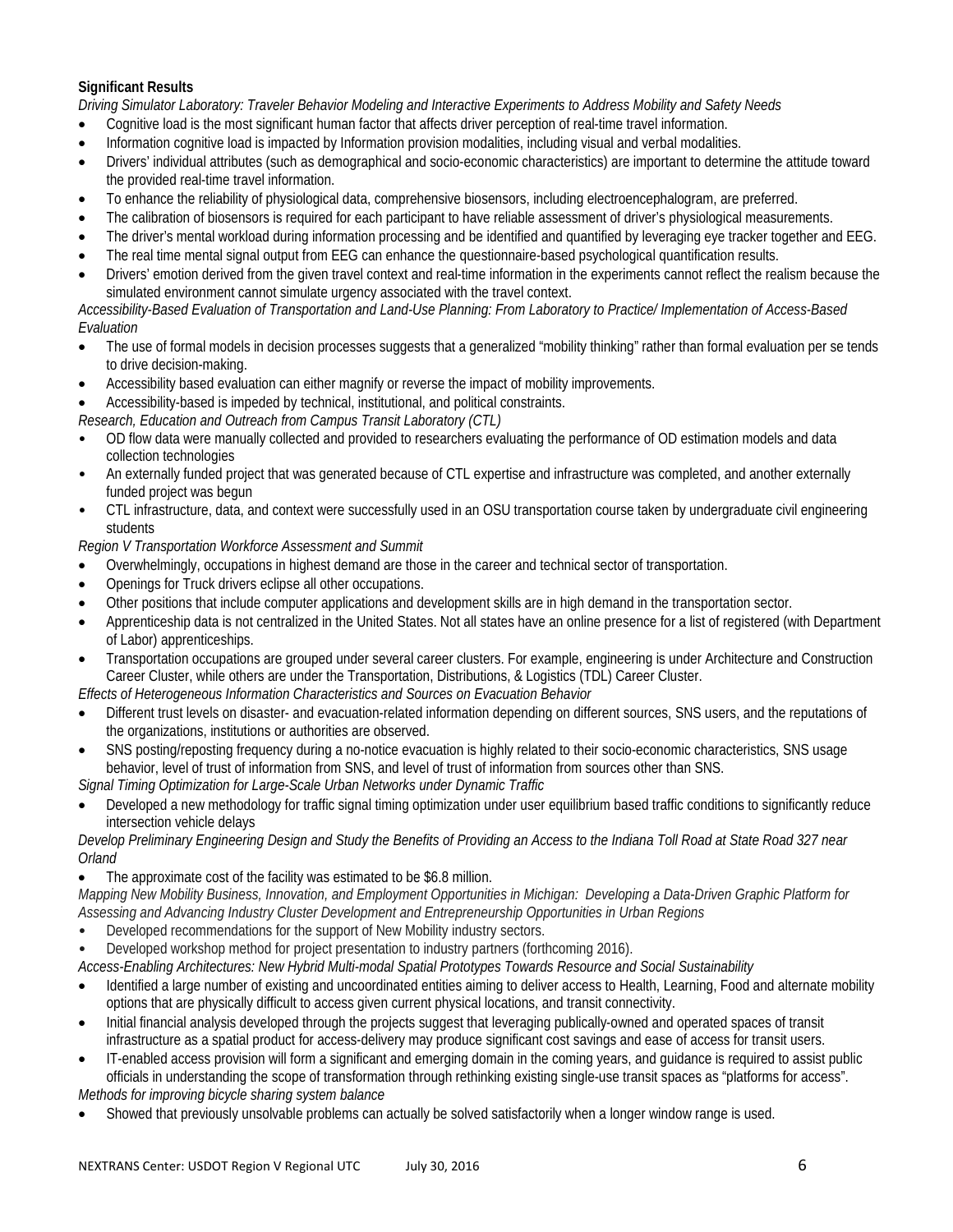• The penalty for this added window (look-ahead) is added computational effort but this is manageable for the relatively small sample system analyzed here (Columbus, Ohio).

*Truck Activity and Wait Times at International Border Crossings*

• Obtained new data with refined geo-fences to be used in future project

*Documenting and determining distributions, trends, and relations in truck times at international border crossing facilities*

• Finished debugging data processing codes; used debugged codes in "operational" modes; designed and implemented new geo-fences *Roadway Traffic Data Collection from Mobile Platforms*

• Necessary platform repairs and sensor replacements were undertaken; bus-based (manual) data collection procedures were designed and tested; preliminary automatically collected, van-based data and manually collected, bus-based data were collected

• Interest in the concept of regular flow and speed data collection from transit buses was piqued in a potential stakeholder

*Information and Transportation Choices, Long- and Short-Term, that Link Sustainability and Livability*

- Results show that participants in the experimental group are statistically significantly different from participants in the control group, in terms of their ratings of the importance of accessibility related factors, the selected neighborhood's accessibilities, automobile usage, and walk and transit usage after their relocation.
- The proposed strategy can effectively affect participants' long-term travel behavior by influencing their residential location
- The developed interactive online accessibility mapping application is built on generally available data and provides personalized accessibility information to users, thereby can be readily replicable throughout a range of metropolitan context by planners and policymakers.

*Guaranteed LiDAR-aided Multi-object Tracking at Road Intersections*

- We have developed a hybrid method of background identification to account for the weaknesses in the two different background methods developed so far
- Backtracking has been implemented to tackle the problem of occlusion using a two-prong approach
- In evaluating the algorithms with data, we discovered the following
- Cartesian coordinate based system works in dense and slow moving traffic to identify vehicles but fails in non-paved areas.
- Proposed Hybrid method of background removal chooses between the two methods based on nature of specific parts of the intersection to achieve results superior to the individual underlying methods
- The detection rate for identifying vehicles is greater than 98%.
- The existing box placement method has difficulties in determining orientation of very slow moving vehicles.

• Existing algorithms can detect/track pedestrians provided sufficient density of points are returned

*Integration of ground access to airports in measures of inter-urban accessibility*

• The work has generated a paper for peer review that has expanded the scope to include time series variations in city access all the way from large hubs to small regional airports.

*Mobile air quality monitoring for local high-resolution characterization of vehicle-sourced criteria pollutants*

• A prototype sensing unit was fabricated; calibration of the prototype against US EPA Federal Reference Method/Federal Equivalent Method instrumentation has been conducted; initial testing of the sensor unit on a mobile platform (personal vehicle) is currently on-going.

*Intermodal Infrastructure Investment Decisions and Linkage to Economic Competitiveness*

- Investing in intermodal terminals is preferable to investing in ports under low allowed system level downside risk.
- Port intermodal projects tend to be associated with high downside risk, but can reduce expected system costs significantly, and are hence preferable under higher allowed system level downside risk.
- The expected system costs increase with the decrease in downside risk as fewer intermodal projects are feasible under it, and this reduces the flexibility in commodity flow distribution.
- The cost variance increases with the decrease in allowed system level downside risk due to the need to fully allocate commodity flows for different realizations of emerging infrastructure projects.
- The optimal solution is highly dependent on the allowed system level downside risk. Different sets of investment plans are obtained by varying this parameter.
- *Synthesis of Best Practices for Agency-wide Freight Data and Information Management*

• Analysis will indicate the maturity of freight data management as well as an analysis of each DOT's freight data architecture *Transit Origin-Destination (OD) Flow Estimation Considering Temporal Variations based on APC Data*

- Numerical investigations conclusively confirm that the variational Bayes aspect of the developed estimation method determine overall flow patterns that are superior in accuracy to those determined by state-of-the-practice and -art methods when only one cluster is present. *Integrating multiple sources of data for the estimation of transit origin-destination flows*
- Numerical investigations indicate that the degradation in quality of the estimation results is substantial when fewer clusters are assumed than actually present.
- Preliminary empirical investigations where multiple OD travel patterns are known to follow different trip purposes are indicating promising results.

*Modeling CO2 Emissions as a Function of Transportation, Land-Use, and Regulation Variables*

• Policies aimed at reducing CO2 emissions should focus on different sets of variables depending on the overall characteristics of the specific urbanized area and any existing policies aimed at reducing CO2 emissions.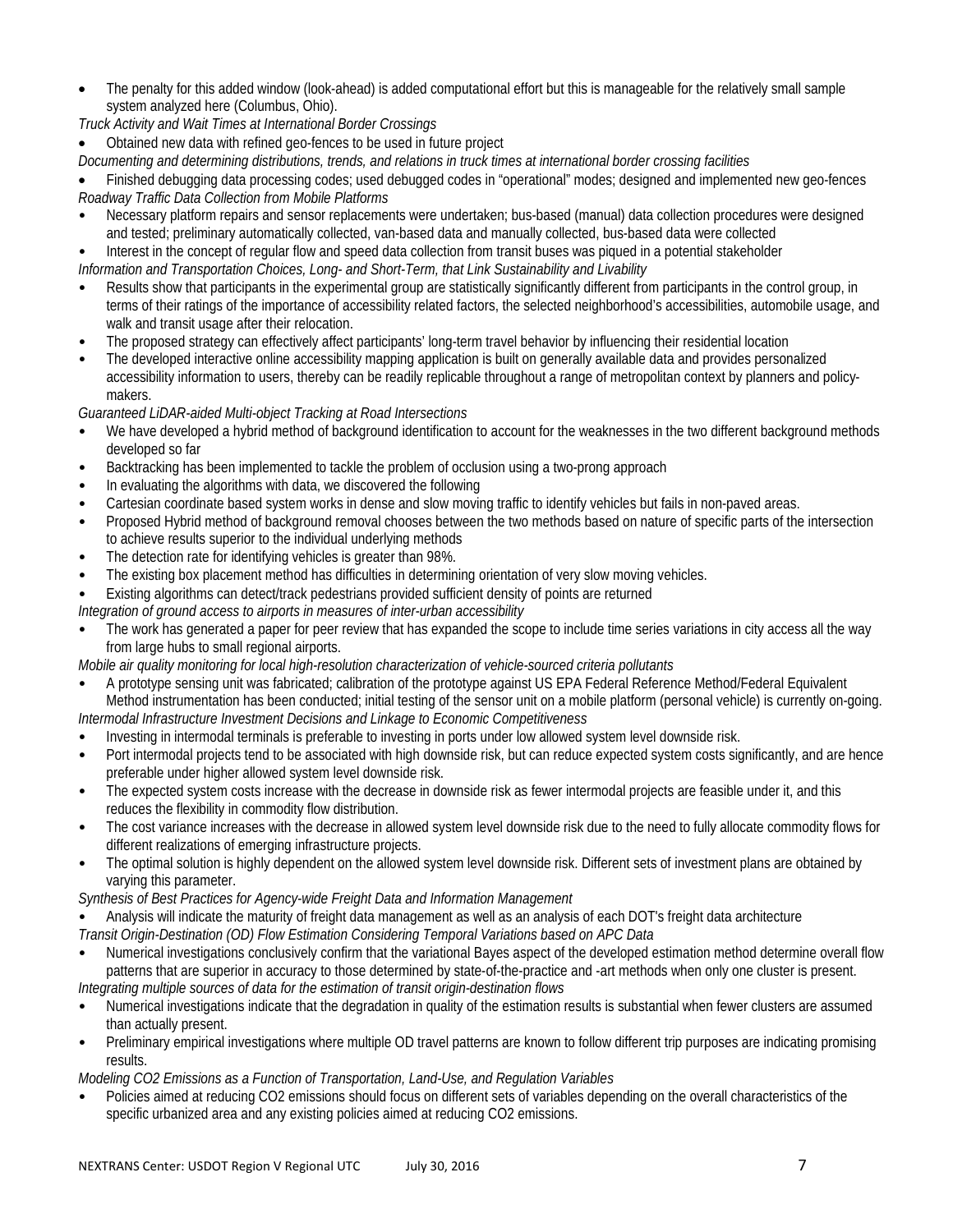## **Key Outcomes and Other Achievements**

*Driving Simulator Laboratory: Traveler Behavior Modeling and Interactive Experiments to Address Mobility and Safety Needs*

- The driving simulator experiment scenarios were updated.
- Participants register and schedule the driving simulator experiments through the experiment website.
- The driving simulator experiments are being carried out.
- The driving simulator experiment data have been carefully archived and analyzed.
- Research findings and experiences have been summarized and presented in relevant international conferences.

*Accessibility-Based Evaluation of Transportation and Land-Use Planning: From Laboratory to Practice/ Implementation of Access-Based Evaluation*

• We have developed and demonstrated new approaches to project-level accessibility analysis of transportation projects and land-use developments.

### *Research, Education and Outreach from Campus Transit Laboratory (CTL)*

- Directly observed CTL OD flows were summarized for stakeholders and research efforts
- A presentation based on CTL data and concepts was made at a national conference
- An article based on CTL data and concepts was accepted for publication in a peer-reviewed journal
- Extension of bus route passenger OD flow collection to include a demographic variable was implanted on a routine basis
- An externally funded project using CTL-derived knowledge and infrastructure was obtained and begun
- Thirteen undergraduate students were collected data on a regular basis
- Two abstracts using CTL infrastructure and expertise were accepted for presentation at a statewide conference heavily attended by transportation practitioners

### *Region V Transportation Workforce Assessment and Summit*

Exceeded the number of registrants for a webinar.

*Effects of Heterogeneous Information Characteristics and Sources on Evacuation Behavior*

- Two sets of online surveys to understand SNS usage behavior and evacuation decision-making under emergency situations are conducted for students, staffs and faculty members in Purdue University.
- A mixed logit model is developed to explore the contributing factors that affect people's posting/reposting behavior on SNS during a nonotice evacuation.

*Signal Timing Optimization for Large-Scale Urban Networks under Dynamic Traffic*

• Completed a case study for methodology application as documented in a Ph.D. dissertation containing details of literature review, methodology development, and application, as well as summary and conclusion

*Mapping New Mobility Business, Innovation, and Employment Opportunities in Michigan: Developing a Data-Driven Graphic Platform for Assessing and Advancing Industry Cluster Development and Entrepreneurship Opportunities in Urban Regions*

- Completion of key findings into a 10 minute film for distribution to project partners.
- Completion of data and mappings for final DOT reporting.

*Access-Enabling Architectures: New Hybrid Multi-modal Spatial Prototypes Towards Resource and Social Sustainability* 

- A methodology of evaluating potential for access-enabling architectures has been developed and prototyped including the development of a database, analysis model and illustrative prototypes to test the assertions of the original research question.
- Work has been assembled and disseminated to disciplinary venues, and a preliminary assembly of materials has been developed for dissemination in video format.
- The authors have been invited to the tri-annual "LaFargeHolcim Foundation Forum for Sustainable Construction" to host a two days workshop engaging in part, to content of this project as a means to rethink infrastructure space at the urban and regional scale.

*Methods for improving bicycle sharing system balance*

- The paper also notes that a heuristic derived from the same approach could be used for larger systems.
- The paper is illustrated with results from 54 problem instances derived from variants of the base data. The results are derived on a standard computer with widely available tools such as Python and CPLEX.

*Truck Activity and Wait Times at International Border Crossings*

### • Additional data were obtained

*Documenting and determining distributions, trends, and relations in truck times at international border crossing facilities*

- Identified causes of troublesome data
- Implemented new geo-fences
- Determined new truck activity time statistics
- Produced statistics in format for reporting to potential stakeholders
- Confirmed adjustments that needed to be made to Blue Water Michigan-to-Ontario inspections times to allow comparisons across years; adjustments were needed because of changes in locations of inspection facilities and inspection geo-fences

*Guaranteed LiDAR-aided Multi-object Tracking at Road Intersections*

• Determined a possible method for removing background from LiDAR data; results confirm the feasibility of tracking objects with the lowend LiDAR sensor.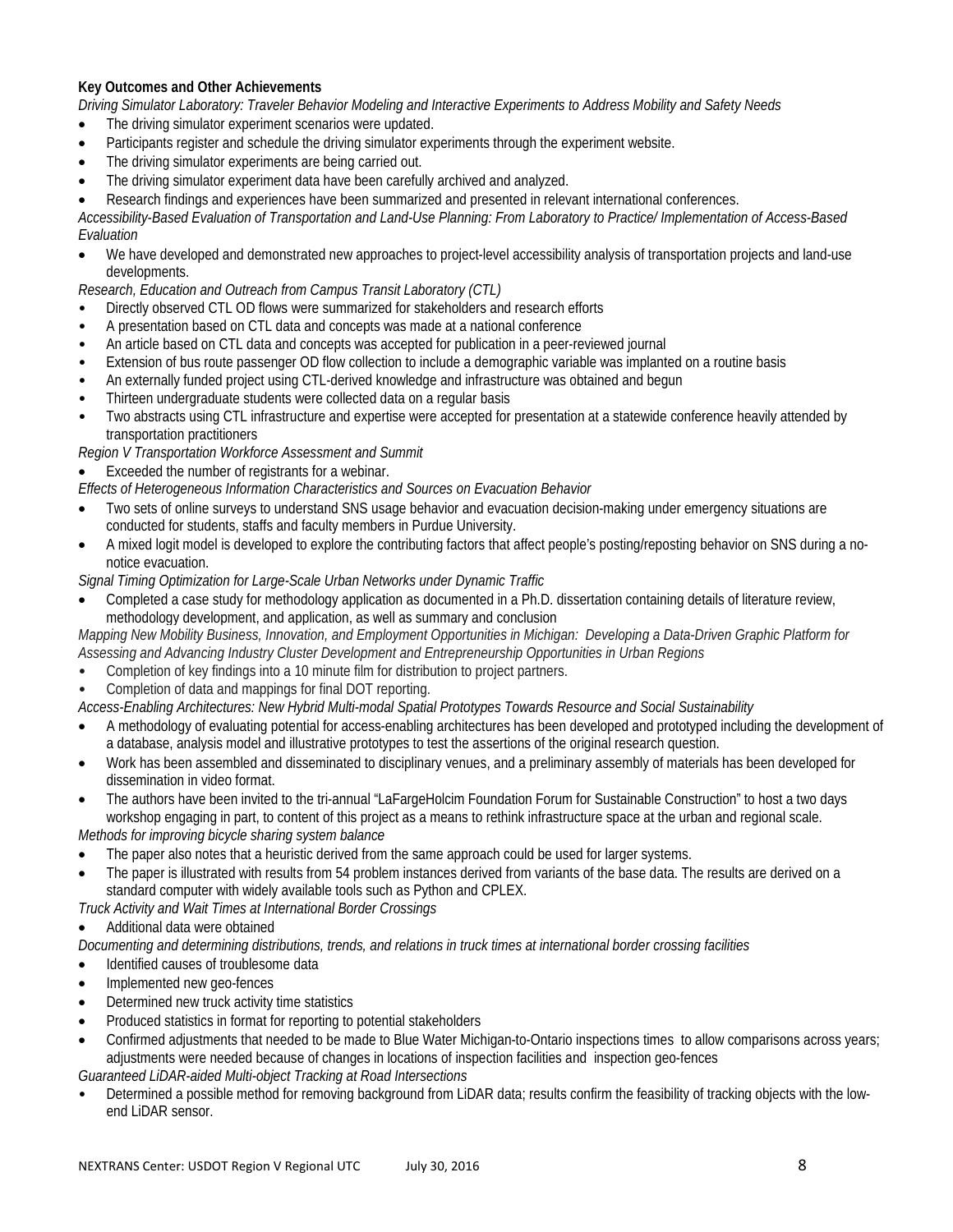*Integration of ground access to airports in measures of inter-urban accessibility*

- Link google access maps for ground transport access to places; assessment of airport access by measuring and plotting the time varying levels of passenger embarkation; web site also quantifies the share of these access services by airline carrier. *Mobile air quality monitoring for local high-resolution characterization of vehicle-sourced criteria pollutants*
- A functional, calibrated sensor prototype unit is ready for deployment.
- Meetings with CABS administrators reinforced their commitment to using their buses as platforms for empirical data collection and their enthusiasm for this project; meetings with CABS operators allowed a narrowing of alternatives for mounting locations on CABS buses. *Intermodal Infrastructure Investment Decisions and Linkage to Economic Competitiveness*
- Categorize intermodal projects into several groups: intermodal projects with low risk, intermodal projects that are not optimal in any scenario regardless of allowed system level downside risk, Intermodal projects that may or may not be included depending on the allowed system level downside risk.

*Using Naturalistic Driving Performance Data to Develop an Empirically Defined Model of Distracted Driving*

- Identifying variables that potentially predict distracted driving and creation of the algorithm to identify distracted driving and estimate the level of distraction using kinematic/driver performance indicators.
- *Transit Origin-Destination (OD) Flow Estimation Considering Temporal Variations based on APC Data*

• Additional numerical results that provide clear validation of the estimates; present aspects of research at a national conference. *Integrating multiple sources of data for the estimation of transit origin-destination flows*

- Presentation at an international conference was accepted; the method developed to determine the number of clusters is promising.
- Validation of the methodology using empirical data is revealing promising results.
- *Modeling CO2 Emissions as a Function of Transportation, Land-Use, and Regulation Variables*
- Quantified the magnitudes of the impacts that changes in certain variables have on CO2 emissions in select US urbanized areas.
- Identified the policy implications of the findings.

## **Efforts to Disseminate Results**

*Driving Simulator Laboratory: Traveler Behavior Modeling and Interactive Experiments to Address Mobility and Safety Needs*

- Presentation at an international conference: D. Song and S. Peeta, "Psychological Effects of Real-Time Travel Information for Heterogeneous Driver Classes", 7th International Conference on Applied Human Factors and Ergonomics (AHFE 2016).
- Abstract submitted to an international conference: D. Song and S. Peeta, "Psychological Effects of Real-Time Travel Information on Route Choice Behavior of Heterogeneous Travelers – Analysis of Interactive Driving Simulator Experiment Data", 2016 INFORMS Annual Meeting.

### *Accessibility-Based Evaluation of Transportation and Land-Use Planning: From Laboratory to Practice/ Implementation of Access-Based Evaluation*

• Website to facilitate the adoption of the accessibility metrics by planners in practice; initiated discussions with EPA's Smart Growth Program about developing this tool further; article in-revise-and-resubmit status in Transport Policy

*Research, Education and Outreach from Campus Transit Laboratory (CTL)*

- Presentation made at a national conference; article accepted for publication in a peer-reviewed journal
- Final report was submitted for an externally supported project, report was presented through a national webinar
- Paper was prepared and submitted for presentation at an international conference; 2 abstracts accepted for presentation at a statewide conference

*Region V Transportation Workforce Assessment and Summit*

• Webinar information was disseminated via the website, MTWC network database, the National Network for the Transportation Workforce (NNTW) and other social media channels.

*Integrated Approach to Achieving Environmental Sustainability in Transportation: Coupling Energy Efficiency Solutions with Reductions in Environmental and Climate Foot prints*

- Presentations in public forums -- Accepted to present research progress at two conferences:
	- o ASEE-NCS Conference, Mt Pleasant, MI: presented on 18 March 2016 (curriculum integration)
		- TASME Conference, Toronto, Canada: submitted in April 2016 and accepted to present in July
	- Incorporated into course curriculum, "Air Quality Engineering", "Urban Water Problems" for undergraduate students
- Summer Transportation Institute (STI) for middle school and high school students

*Signal Timing Optimization for Large-Scale Urban Networks under Dynamic Traffic*

• Submitted a technical paper to Journal of Network Economics for review and possible publication

*Mapping New Mobility Business, Innovation, and Employment Opportunities in Michigan: Developing a Data-Driven Graphic Platform for Assessing and Advancing Industry Cluster Development and Entrepreneurship Opportunities in Urban Regions*

- SMART has a database of over 16000 transportation professionals and leaders worldwide. We have announced the work through our website (se[e http://um-smart.org/blog\)](http://um-smart.org/blog), through our targeted news, held a range of multi-sector meetings regarding the work.
- Project Team has engaged MTC at U Michiga[n http://www.mtc.umich.edu/](http://www.mtc.umich.edu/)
- Zielinski named as part of Faculty Council, Thün invited to join MTC executive board. Project team will seek support to apply findings from this project to new work engaging autonomous vehicle sector / potential cluster in SE Michigan.
- Project team has made presentations referring to the work in the following contexts: Urban Land Institute conference and New York Chapter Breakfast; Automotive & Personal Mobility Global Agenda Council of the World Economic Forum; ICLEI Eco-Mobility Festival,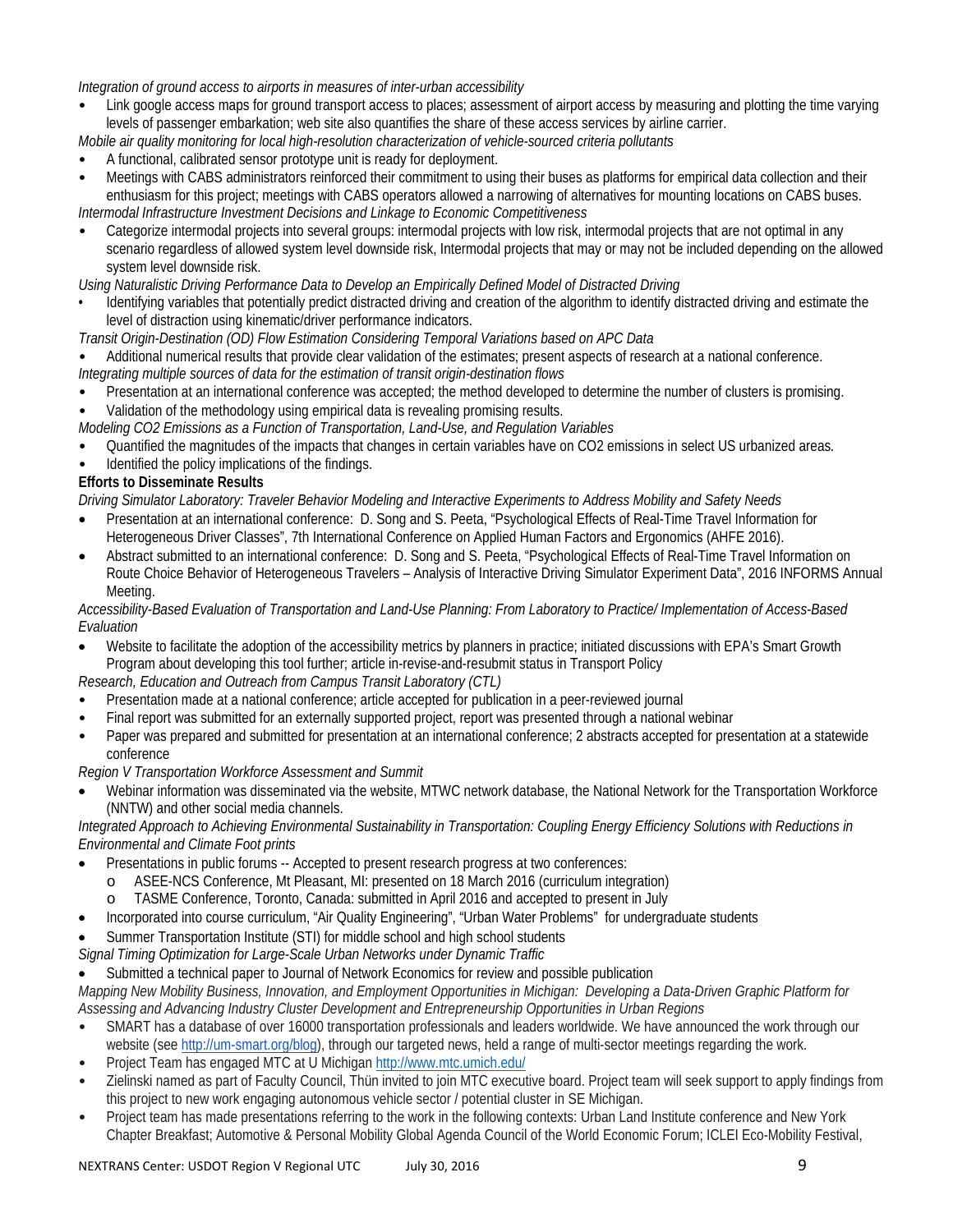Johannesburg, South Africa; University of Brasilia (UNB) Sustainable Mobility Conference; Advanced Transportation Technologies Conference, Seattle, Washington, Mobility-as-a-Service leadership meeting in Helsinki Finland; For Young India Conference, Delhi India; ICT India Mobility-as-a-Service Summit, Gothenburg, Sweden; Gothenburg Mobility Research meeting, Gothenburg Sweden; Inter-American Development Bank Retreat; MobileTechnology Association of Michigan in Lansing Michigan; Mobility-as-a-Service Panel at TU Global Telematics Conference in Michigan, Center for a New Urbanism Annual National Conference Panel.

*Access-Enabling Architectures: New Hybrid Multi-modal Spatial Prototypes Towards Resource and Social Sustainability* 

- Conference paper to national ACSA conference submitted and accepted; journal paper prepared, submitted to OASE, submitted and accepted.
- *Tracking bicyclists' route choices, case study*
- Creating a website for this project. (http://u.osu.edu/cycletracks/details/). Since the page is still under construction, please access the site with the password: CYCLETRACKS\_IRB
- *Methods for improving bicycle sharing system balance*
- Paper written and being sent for review.
- *Documenting and determining distributions, trends, and relations in truck times at international border crossing facilities*
- Mock report for dissemination of results was drafted
- *Information and Transportation Choices, Long- and Short-Term, that Link Sustainability and Livability*
- Prepared a paper for TRB presentation; preparing a paper for journal publication.
- *Guaranteed LiDAR-aided Multi-object Tracking at Road Intersections*
- Indiana Department of Transportation (2016), TScan description on the Employee Resource Internal News. June 2nd 2016.
- Presentation of the results at the 4th International Symposium on Transportation Safety, July 10, 2016, Shanghai, China.
- Preparing conference papers for the coming 2017 Annual TRB Transportation Meeting, Washington, D.C, January, 2017.
- *Integration of ground access to airports in measures of inter-urban accessibility*
- Presentation at the TRB and completion of two MA thesis projects related to this theme.
- *Mobile air quality monitoring for local high-resolution characterization of vehicle-sourced criteria pollutants*
- Research findings presented by undergraduate students at the OSU Denman Forum/Spring Research Expo in March 2016.
- On-going discussions regarding the use of these data by faculty in the OSU College of Public Health resulted in one spin-off proposal using the sensor prototype design.

*Intermodal Infrastructure Investment Decisions and Linkage to Economic Competitiveness*

• Paper submitted for peer review (July 2016): Risk Management in a Systems View of Intermodal Facility Investment under Uncertainty in Freight Commodity Flow

*Transit Origin-Destination (OD) Flow Estimation Considering Temporal Variations based on APC Data* **and** *Integrating multiple sources of data for the estimation of transit origin-destination flows*

• Prepared and presented at TRB

## **Plans for Next Reporting Period (July 1, 2016 – December 31, 2016)**

*Driving Simulator Laboratory: Traveler Behavior Modeling and Interactive Experiments to Address Mobility and Safety Needs*

- Design additional scenarios to investigate the cognitive load in the driving simulator experiments with biosensors integrated.
- Recruit more participants to complete driving simulator experiments with biosensors.
- Collect data of participant's gaze points and focusing patterns in relation to real-time information using eye-trackers.
- Collect data from biosensors to analyze driver's cognitive load associated with receiving and processing real-time travel information.
- Analyze the experiment data to identify critical factors in traveler decision-making process and the psychological effects of travel information provision.
- Construct analytical model to characterize driver's cognitive load cognitive load in processing real-time travel information.
- Summarize research findings into journal papers and research reports and present our research findings at international research conferences.

### *Accessibility-Based Evaluation of Transportation and Land-Use Planning: From Laboratory to Practice/ Implementation of Access-Based Evaluation*

• Complete a draft of a second article to focus on accessibility-based evaluation of transportation; improve the website to make it accessible to practitioners; (potentially) hold stakeholder workshop in Washington DC under EPA auspices

*Research, Education and Outreach from Campus Transit Laboratory (CTL)*

- Data collection: Collect automatic vehicle location (AVL), automatic passenger counter (APC), Wi-Fi derived OD flow, and directly observed OD flow data
- Research: Exploit manual, web-based, and automatic data-driven investigations to generate and investigate research hypotheses
- Use CTL-based modules in OSU courses
- Develop analytical and methodological skills of graduate students; offer data collection opportunities for graduate and undergraduate students
- Discuss results and future efforts with transit, transportation, planning, and other agencies, and prepare and submit/deliver articles and presentations

### *Region V Transportation Workforce Assessment and Summit*

• Complete the Final Report; administer survey to Summit participants.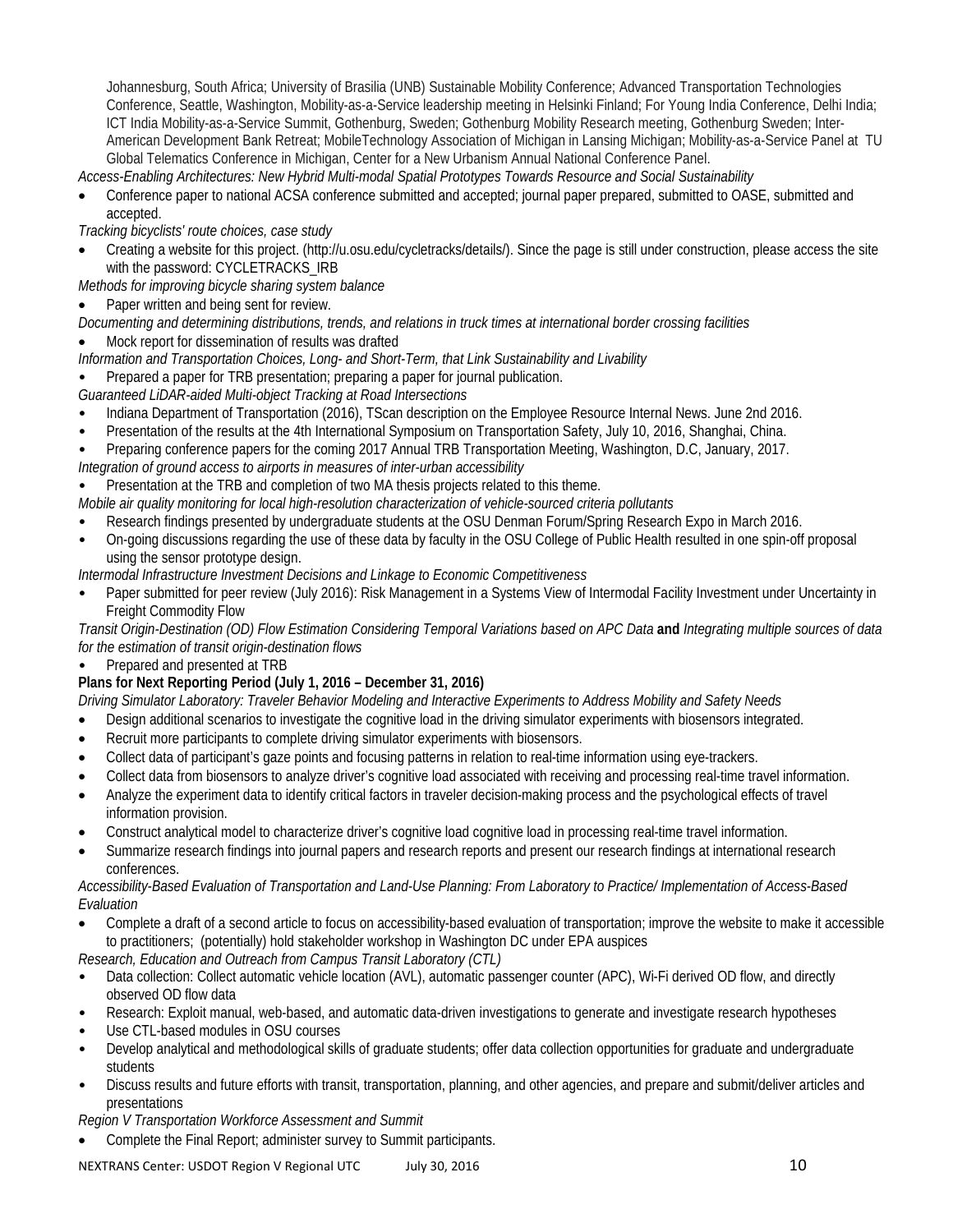*Effects of Heterogeneous Information Characteristics and Sources on Evacuation Behavior*

• Explore the effects of information from different sources on evacuation decision-making during no-notice evacuations.

• Agent-based model to explore the interactions between posting/reposting behavior on SNS and evacuation decision making process. *Integrated Approach to Achieving Environmental Sustainability in Transportation: Coupling Energy Efficiency Solutions with Reductions in Environmental and Climate Foot prints*

- Using MOVES and GREET to estimate the GHGs with alternative energy sources as fuels; training one more student in Fall 2016 in MOVES and GREET software
- Presenting at a peer reviewed national or international conference

*Mapping New Mobility Business, Innovation, and Employment Opportunities in Michigan: Developing a Data-Driven Graphic Platform for Assessing and Advancing Industry Cluster Development and Entrepreneurship Opportunities in Urban Regions*

- Paper entitled "Mapping Economic Clusters: Visualizing Emerging Opportunities" is in preparation for submission to *Spaces and Flows: An International Journal of Urban and ExtraUrban Studies*: Expected Submission Fall 2016.
- *Access-Enabling Architectures: New Hybrid Multi-modal Spatial Prototypes Towards Resource and Social Sustainability*
- Work from this grant presented to thought-leaders at Ford Motor Company, awarded a 2016-2018 Ford Alliance Grant of \$220K to support further development of the project methodologies and applications and produce a toolkit to enable applications across US. *Tracking bicyclists' route choices, case study*
- Complete the report on the online survey; collect smartphone data and analyze the results
- *A Bayesian updating procedure for prediction of corrosion-induced cracking in pre-stressed concrete bridges using visual inspection data*
- Identify appropriate Markov-based probabilistic deterioration models for prediction of the future condition-state of concrete bridge decks
- Examine the sensitivity of the models to their input parameters; start exploring Bayesian-based techniques to update the parameters of Markov-based deterioration models with new data on a regular basis

*Documenting and determining distributions, trends, and relations in truck times at international border crossing facilities*

- Produce summary statistics and visualizations for stakeholder comparison
- *Roadway Traffic Data Collection from Mobile Platforms*
- Process preliminary automatically collected, van-based and manually collected, bus-based data and refine data collection and processing procedures based on analysis of processed data
- Collect data on a regular schedule; develop validation protocols

*Mobile air quality monitoring for local high-resolution characterization of vehicle-sourced criteria pollutants*

- Complete preliminary mobile testing of the prototype unit through continued sampling and analysis of data collected.
- Fabricate additional sensor units based on the prototype design; continue progress toward deploying units on CABS buses (e.g., iterate on design of box for mounting); collect on-road data on one of the bus routes.

*Using Naturalistic Driving Performance Data to Develop an Empirically Defined Model of Distracted Driving*

• Finish second round of data analysis; finish manuscript revision/preparation and submit to a peer-reviewed publication; present results to peers at meetings/conferences

*A Study of the Usage Potential of a Proposed Expanded Commuter Rail Station at Chicago State University*

- Complete statistical analysis of student survey; complete travel time analysis with and without Metra station at 95th Street; disseminate information to campus community
- *Synthesis of Best Practices for Agency-wide Freight Data and Information Management*
- Identify point of contact in the planning division of each DOT; points of contact will provide our office a list of data experts; distribute the survey individually to each expert and assist if necessary; upon completion of the survey, produce a comparative report of the results *Integrating multiple sources of data for the estimation of transit origin-destination flows*
- Continue conducting empirical investigations to further validate the quality and interpretability of the flow estimates determined by developed model and estimation methods.

## **PART 2: PRODUCTS**

*Driving Simulator Laboratory: Traveler Behavior Modeling and Interactive Experiments to Address Mobility and Safety Needs*

- Presentation at an international conference: D. Song and S. Peeta, "Psychological Effects of Real-Time Travel Information for Heterogeneous Driver Classes", 7th International Conference on Applied Human Factors and Ergonomics (AHFE 2016).
- Websites -- Experiment website is available at: [www.purdue.edu/drivingsimulator](http://www.purdue.edu/drivingsimulator) -- website provides participants a brief description of the driving simulator experiment, an online survey, and an experiment registration and scheduling system

*Research, Education and Outreach from Campus Transit Laboratory (CTL)*

- Publications, conference papers, presentations
	- o Mishalani, R.G., M.R. McCord, and H. Reinhold, 2015. Transit Route-level OD Flow Determination from Passengers' Mobile Devices' Wi-Fi Signals: Methodology and Empirical Evaluation. Accepted for publication in Transportation Research Record (acknowledgement of federal support: yes)
	- o Mishalani, R.G., M.R. McCord, and H. Reinhold, 2015. Transit Route-level OD Flow Determination from Passengers' Mobile Devices' Wi-Fi Signals: Methodology and Empirical Evaluation. Accepted for publication in Transportation Research Record (acknowledgement of federal support: yes)
- Websites -- includes among other things, activities and results from this project: http://transitlab.osu.edu/campus-transit-lab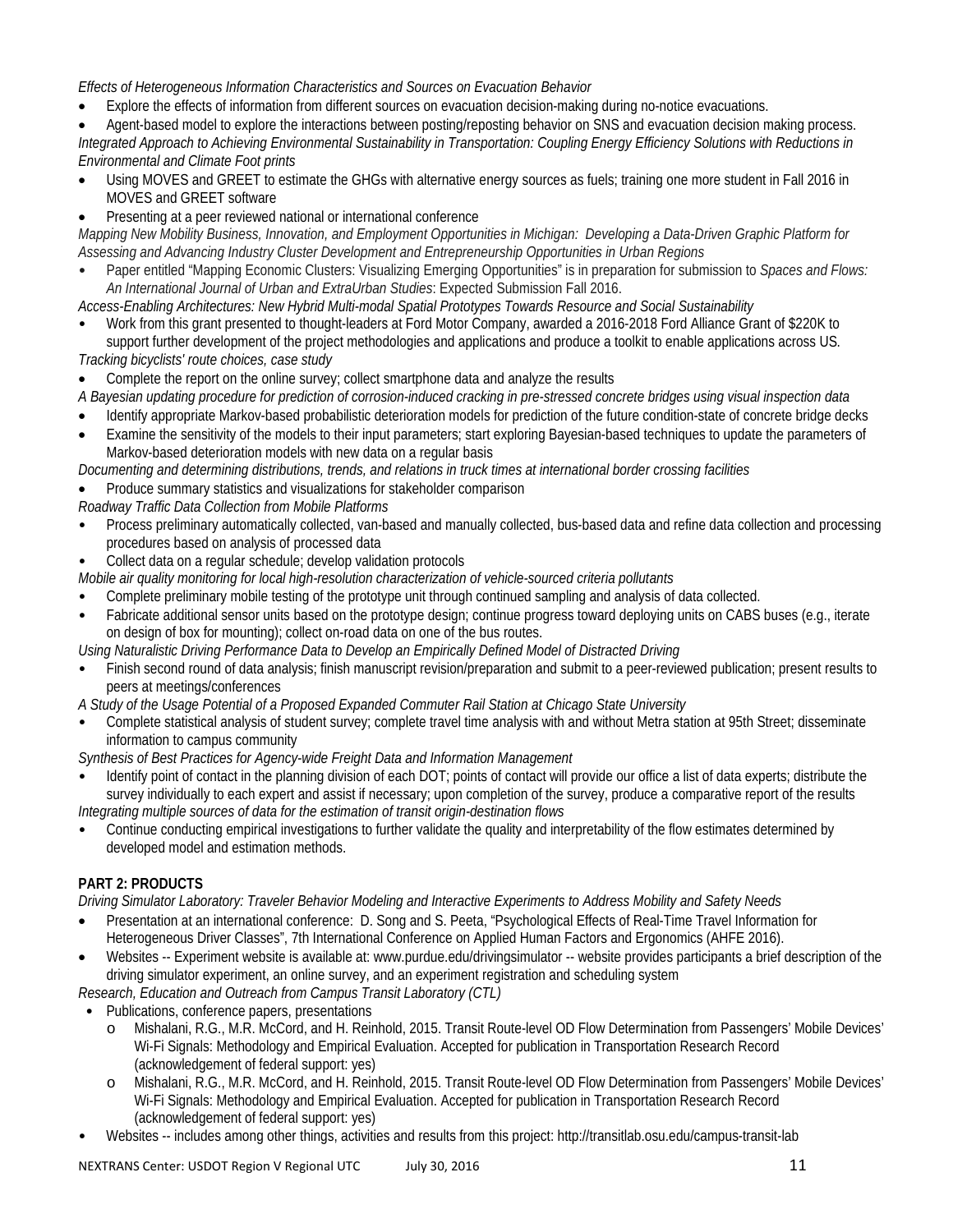- Technologies or techniques:
	- o Commercial-grade state-of-the practice automatic vehicle location technologies, passenger information systems, and automatic passenger counter technologies implemented on an operational bus service provide data that are regularly downloaded and stored
	- Systematic data collection using mobile-based Wi-Fi sensing technologies is regularly conducted, and techniques are developed to produce OD flow estimates from the data
- Databases that include bus location, position, and speed data, bus passenger boarding and alighting data, estimated and observed bus passenger origin-destination flows are developed and updated
- Physical collections: bus passenger origin-destination flows; manually assisted, Wi-Fi based flow data
- Software or NetWare -- Various codes for archiving, processing, and analyzing the rich and large datasets collected through the Campus Transit Lab
- Educational aids or curricula:
	- o Data obtained from the CTL, as well as the physical infrastructure, are used in classes
	- Data are provided to students conducting independent research or project activities not associated with the project
	- o Hands-on experience in transit data collection is provided to graduate and undergraduate students associated with the project

o Experience with practical transit planning and operations issues is provided to graduate students through outreach activities

## *Effects of Heterogeneous Information Characteristics and Sources on Evacuation Behavior*

- **Websites** 
	- o https://purdue.qualtrics.com/SE/?SID=SV\_died8aIRw4GW6z3 (Instruction and questionnaire on SNS usage)
	- https://purdue.qualtrics.com/SE/?SID=SV\_bp9O15m57GBx3cF (Instruction and questionnaire on evacuation decision making process)
- Databases -- questionnaire on SNS usage; questionnaire on evacuation decision making process.

*Integrated Approach to Achieving Environmental Sustainability in Transportation: Coupling Energy Efficiency Solutions with Reductions in Environmental and Climate Foot prints*

- Publications, conference papers, and presentations
	- Ramanitharan Kandiah. 2016. Incorporating Educational and Research Components to Enhance Environmental Engineering Curriculum. 2016 ASEE-NCS Conference. Mount Pleasant, MI. March 18–19, 2016. (Oral)
	- o Ramanitharan Kandiah, Krishnakumar Nedunuri and Benjamin Rives. 2016. Estimation of Greenhouse Gas Releases from major highways in Ohio. 20<sup>th</sup> *Technological Advances in Science, Medicine and Engineering Conference (TASME)*. Toronto, Canada. July 2-3, 2016. (Accepted for Oral Presentation)

*Signal Timing Optimization for Large-Scale Urban Networks under Dynamic Traffic*

- Publications, conference papers, and presentations -- presented a technical paper at 2016 Annual TRB meeting, and submitting a technical paper to Journal of Network Economics for review and possible publication
- Models -- Developed a new model for traffic signal timing optimization under user equilibrium based traffic conditions

*Develop Preliminary Engineering Design and Study the Benefits of Providing an Access to the Indiana Toll Road at State Road 327 near Orland*

• Presentation of the findings was presented to INDOT, Steuben County, and Indiana Toll Road personnel.

*Mapping New Mobility Business, Innovation, and Employment Opportunities in Michigan: Developing a Data-Driven Graphic Platform for Assessing and Advancing Industry Cluster Development and Entrepreneurship Opportunities in Urban Regions*

• Project video completed Dec 2015, currently being formatted for distribution via SMART project partner network (Fall 2016)

*Access-Enabling Architectures: New Hybrid Multi-modal Spatial Prototypes Towards Resource and Social Sustainability* 

- Peer- Reviewed Conference Paper and Journal Articles:
	- o K. Velikov and G. Thün. "Assembling Urban Platforms for Appropriation: Protean Prototypes," at *ACSA 104th National Conference, Shaping New Knowledges*, Seattle, WA, Mar. 17-19, 2016. (acknowledgement of federal support)
	- o K. Velikov, G. Thün, "Urban Platforms for Appropriation: Protean Prototypes" in *OASE Journal for Architecture: OASE #96: SOCIAL POETICS \_ The Architecture of Use and Appropriation,* E. Vervloesem, M. Goethals, H. Yegenoglu, M. Dehaene, eds: NAi 010 Publishers, Vol 96 : 98-105. (acknowledgement of federal support)
- Databases -- "Access-Enabling Agents in Chicagoland": excel-based geo-encoded database assembling public, NGO and private organizations delivering access to "Health, Learning, Food and alternate mobility options for the Chicagoland metro.
- Audio or Video products:
	- o *"Protean Prototypes: Access Enabling Architectures for Chicagoland Part I"* (video) 19:31 <https://vimeo.com/108468499> --
	- o *"Protean Prototypes: Access Enabling Architectures for Chicagoland Part II"* (video) 7:59 <https://vimeo.com/108468500> --<br>o \*This pair of videos assembles and illustrates the range of mappings and design prototypes deve

\*This pair of videos assembles and illustrates the range of mappings and design prototypes developed through the project. *Tracking bicyclists' route choices, case study* 

- Publications, conference papers, and presentations: paper for the 2017 TRB's Annual Meeting. In addition to this, we expect to have at least one more scholarly paper based on the smart phone data.
- Website for this project. (http://u.osu.edu/cycletracks/details/). Still under construction, please access the site with the password: CYCLETRACKS\_IRB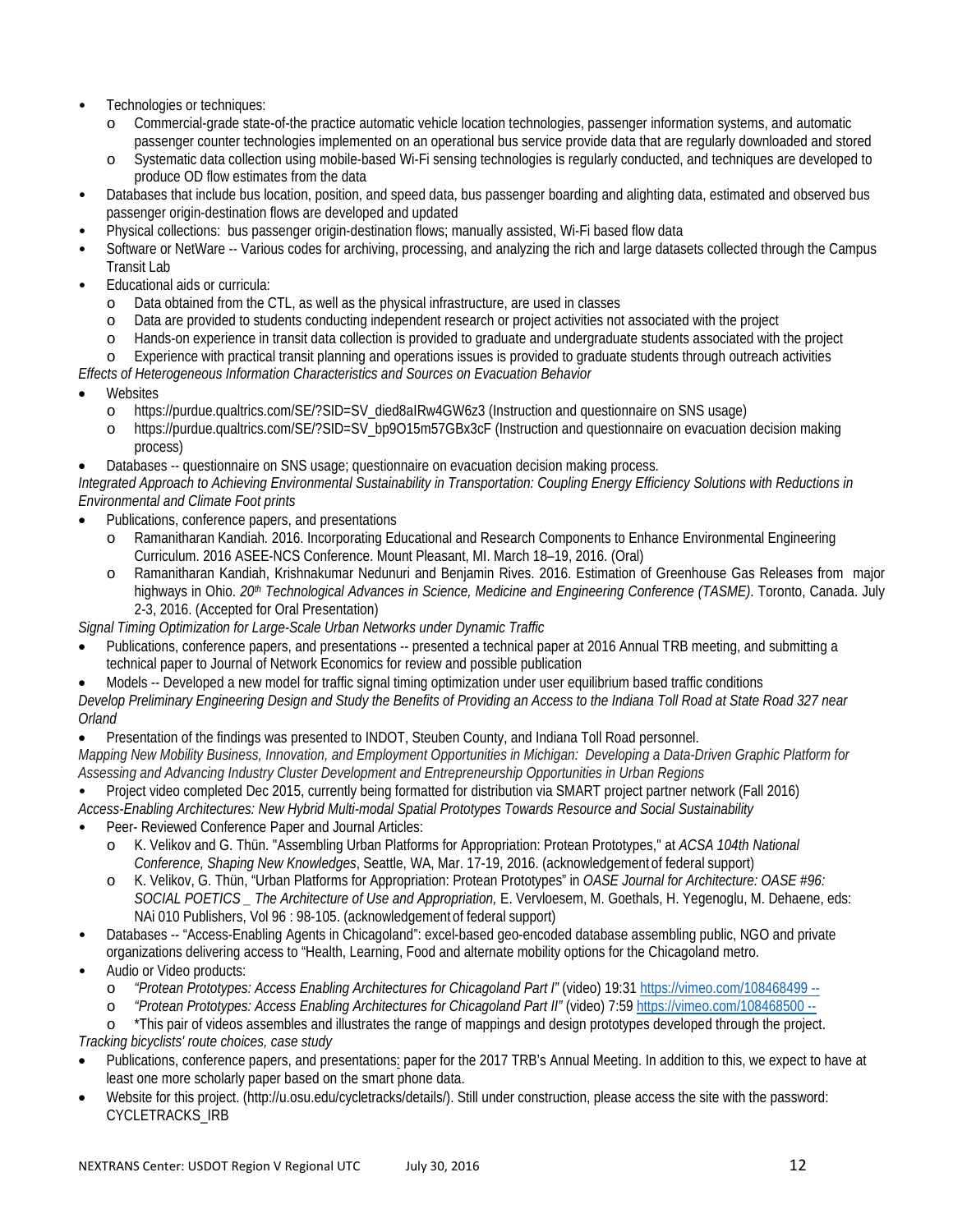*A Bayesian updating procedure for prediction of corrosion-induced cracking in pre-stressed concrete bridges using visual inspection data*

• A MATLAB code for a Markovian-based probabilistic deterioration modeling of concrete bridge structures has been developed

*Truck Activity and Wait Times at International Border Crossings* **and** *Documenting and determining distributions, trends, and relations in truck times at international border crossing facilities*

- Vehicle location and timing technologies in use on operating trucks and virtual geo-fences are combined to produce unique datasets.
- Aggregated longitudinal and disaggregated, truck trip-level databases are developed for truck times incurred in multiple activities.
- Various codes developed to process raw data into times truck incurred at various locations and to process truck trip-level times into summary measures
- Amassed unique aggregated longitudinal and disaggregated, truck trip-level data

*Evaluation of Heavy Vehicles on Capacity Analysis for Roundabout Design*

• Incremental time-phase data on human behavior was recorded at 10Hz for future analysis.

*Roadway Traffic Data Collection from Mobile Platforms*

- Educational aids or curricula -- Hands-on experience in data collection and flow estimation to student(s) associated with the project
- Upgraded sensor platform to detect vehicle presence and speeds is developed
- Data and Research Material -- LiDAR data that can be processed into vehicle locations and speeds are collected and stored; manually collected data on observed vehicles and moving observer times are collected and stored

*Guaranteed LiDAR-aided Multi-object Tracking at Road Intersections*

• Engineering application for counting vehicles by maneuvers based on TScan output files; user interface for Scan Data Collection; developed technique of tracking objects with low-end LiDAR; built a research unit integrated with the Purdue mobile lab; estimated statistical models for classifying objects

*Integration of ground access to airports in measures of inter-urban accessibility*

- Airport access and service mapping website: the registered name for this site is http://sky.geogv.org/.
- Blog for this project: http://blog.geogv.org.

*Mobile air quality monitoring for local high-resolution characterization of vehicle-sourced criteria pollutants*

- Publications, conference papers, and presentations -- La Susa, T., E. van Dommelen, S. Liyanaarachchi, B. Wildey, A. May, M. McCord, R. Mishalani, and G. Sivandran. Mobile Air Quality Monitoring. Presentation at the 2016 Undergraduate Research Forum at The Ohio State University, Columbus, OH, March 2016. (Acknowledgement of federal support: yes)
- Website for data visualization in near-real-time is under development. More details will be forthcoming in the next progress report
- Spatial-temporal database of CO, O3, and NO2 concentrations is being established.

*Intermodal Infrastructure Investment Decisions and Linkage to Economic Competitiveness*

- Paper: Benedyk, I.V., Peeta, S., Zheng, H., Guo, Y. and Iyer, A.V. (2016) 'Dynamic Model for System-Level Strategic Intermodal Facility Investment Planning', Transportation Research Record Journal of the Transportation Research Board, 2548, DOI: 10.3141/2548-04 *Transit Origin-Destination (OD) Flow Estimation Considering Temporal Variations based on APC Data*
- Paper: Landgraf , A., Mishalani, R.G., McCord, M.R. Goel, P.K. Estimating Transit OD Flows using Boarding and Alighting Data: An Efficient Variational Bayes Method and Clustering-based Extension that Recognizes Multiple Latent OD Flow Matrices. Presented at the Transportation Research Board 95th Annual Meeting, Washington D.C.

*LIDAR based vehicle classification* AND *Segmenting, grouping and tracking vehicles in LIDAR data*

- Papers:
	- o Lee, H., Coifman, B., "Using LIDAR to Validate the Performance of Vehicle Classification Stations," *Journal of Intelligent Transportation Systems,* Vol 19, No 4, 2015, pp 355-369..
	- o Coifman, B., Wu, M., Redmill, K., Thornton, D. "Collecting Ambient Vehicle Trajectories From an Instrumented Probe Vehicle- High Quality Data For Microscopic Traffic Flow Studies" [in review] *Transportation Research Part C*.
	- Websites: Coifman, B., *An Overview of the On-Going OSU Instrumented Probe Vehicle Research*, January 9, 2015 revision
		- o http://www2.ece.ohio-state.edu/~coifman/documents/LIDARexs150109.pdf

# http://www2.ece.ohio-state.edu/~coifman/documents/LIDAR\_Tracking\_ex\_150109.avi

# **PART 3: PARTICIPANTS & COLLABORATING ORGANIZATIONS**

## **Partnership Organization Information**

*Accessibility-Based Evaluation of Transportation and Land-Use Planning: From Laboratory to Practice/ Implementation of Access-Based Evaluation*

- EPA, Washington DC -- conversations about a workshop on the topic of accessibility based evaluation, possible interest in the web tool *Research, Education and Outreach from Campus Transit Laboratory (CTL)*
- Clever Devices, Woodbury, New York In-kind support; Ohio Department of Transportation, Columbus, Ohio Financial support; Mid-Ohio Regional Planning Commission – In-kind support; Central Ohio Transit Authority – In-kind support

*Effects of Heterogeneous Information Characteristics and Sources on Evacuation Behavior*

• Jin-Hyuk Chung, Professor (Co-PI), Department of Urban Planning and Engineering, Yonsei University, Seoul, Korea -- Collaboration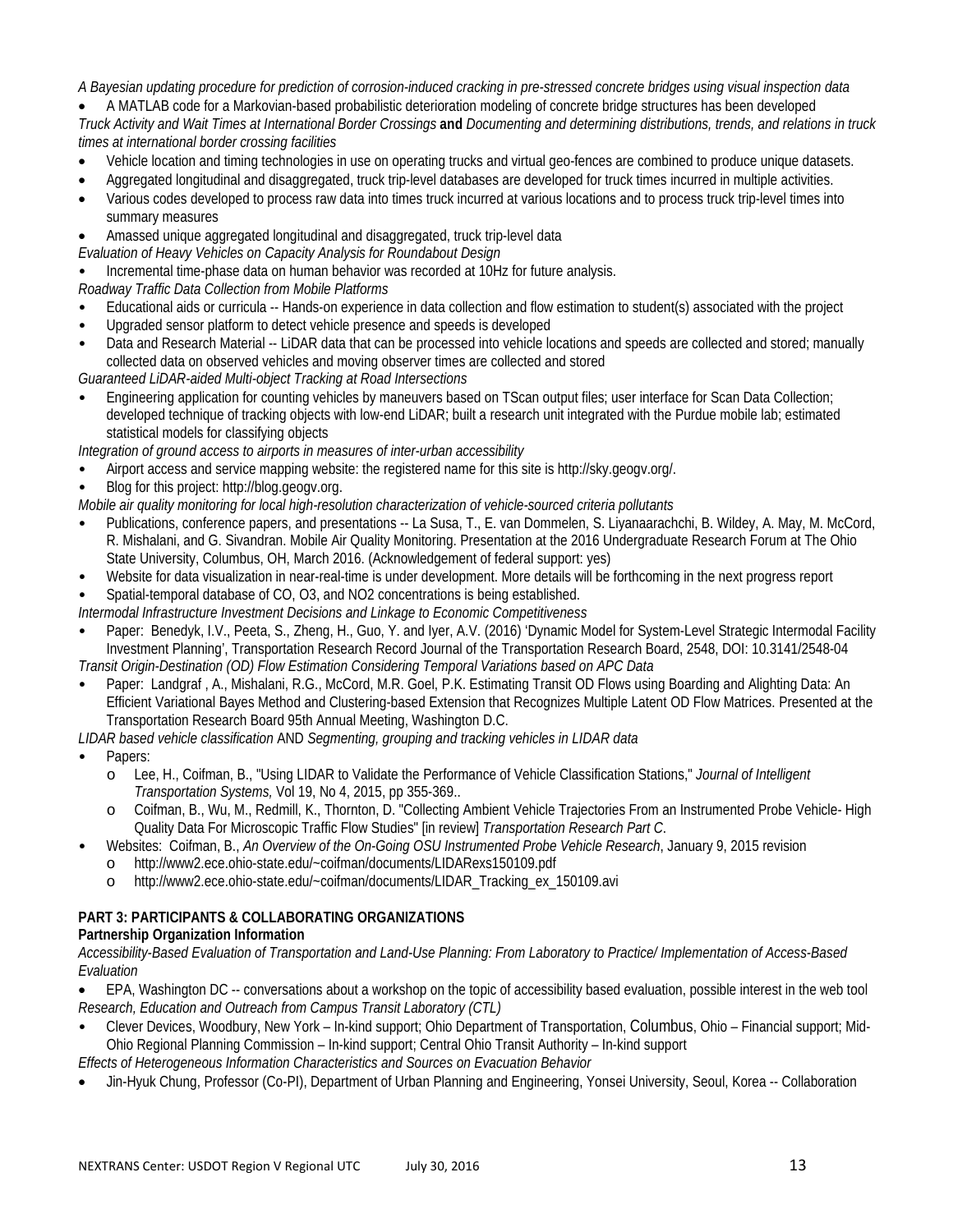*Integrated Approach to Achieving Environmental Sustainability in Transportation: Coupling Energy Efficiency Solutions with Reductions in Environmental and Climate Foot prints*

- Regional Air Pollution Control Agency (RAPCA)- Dayton, OH: Demonstration of air quality measurements, guest lecture for Summer Transportation institute on Greenhouse gases, MOVES demonstration
- Summer Research Training for Central State Undergraduates at Purdue university

*Signal Timing Optimization for Large-Scale Urban Networks under Dynamic Traffic*

• City of Chicago -- In-kind support of city of Chicago's traffic signal timing design procedure, field deployed signal plans, and traffic counts *Develop Preliminary Engineering Design and Study the Benefits of Providing an Access to the Indiana Toll Road at State Road 327 near Orland*

• Steuben County Economic Development Corporation, Steuben County, Indiana.

*Mapping New Mobility Business, Innovation, and Employment Opportunities in Michigan: Developing a Data-Driven Graphic Platform for Assessing and Advancing Industry Cluster Development and Entrepreneurship Opportunities in Urban Regions*

- NEXT Energy. Detroit, Michigan -- SMART collaborates closely with NEXT Energy, Michigan's nonprofit industry accelerator. The nature of the collaboration has involved data sharing and in-kind support.
- Michigan Environmental Council; Trans4M, a coalition of Michigan based sustainable transport efforts; Wayne State University; Detroit Future City, Detroit collaborative Design Center.
- Project is supported with an active University Research Project (URP) from Ford Motor Company. (2014-2016)

*Access-Enabling Architectures: New Hybrid Multi-modal Spatial Prototypes Towards Resource and Social Sustainability* 

• Project is supported with an active Alliance project from Ford Motor Company.

- *Tracking bicyclists' route choices, case study*
- The Ohio State University's City and Regional Planning Program -- financial assistance in the form of tuition waivers. OSU's College of Engineering contributed financial assistance through TREP funding.
- *A Bayesian updating procedure for prediction of corrosion-induced cracking in pre-stressed concrete bridges using visual inspection data*
- Ohio Department of Transportation, Columbus, Ohio In-kind support.

*Truck Activity and Wait Times at International Border Crossings* **and** *Documenting and determining distributions, trends, and relations in truck times at international border crossing facilities*

- Michigan Tech Research Institute, Ann Arbor, Michigan In-kind support, facilities, collaborative research, personnel exchanges.
- CEVA Logistics In-kind support truck location and timing data
- *Integration of ground access to airports in measures of inter-urban accessibility*

• The Ohio State University – work carried out in collaboration with the Center for Urban and Regional Analysis.

- *Using Naturalistic Driving Performance Data to Develop an Empirically Defined Model of Distracted Driving*
- University of Michigan Risk Science Center, University of Michigan School of Public Health financial support, collaboration.
- *A Study of the Usage Potential of a Proposed Expanded Commuter Rail Station at Chicago State University*
- Chicago Metropolitan Agency for Planning base street and transportation system maps

### **Other Collaborators and Contacts**

*Research, Education and Outreach from Campus Transit Laboratory (CTL)*

- Civil Engineering and City and Regional Planning researchers and students collaborate on various project activities
- A faculty member at Tongji University (China) uses CTL data for education and research purposes at his institution. NEXTRANS researchers are collaborating with same individual on activities of value to the project
- *Effects of Heterogeneous Information Characteristics and Sources on Evacuation Behavior*
- Yu-ting Hsu, Professor, National Taiwan University collaboration on a two-stage evacuation decision-making models.

*Mapping New Mobility Business, Innovation, and Employment Opportunities in Michigan: Developing a Data-Driven Graphic Platform for Assessing and Advancing Industry Cluster Development and Entrepreneurship Opportunities in Urban Regions*

- Supported by and extensive collaborations with Sustainable Mobility & Accessibility Research & Transportion (SMART) at the University of Michigan.
- Synergistic with a wider SMART project on the mobi platform, as well as on industry analysis and consumer uptake, all sponsored by Ford Motor Company.
- SMART is an advisor to and collaborates on a regular basis with international organizations: International Transport Forum of the OECD (Organization for Economic Co-operation and Development); World Business Council on Sustainable Development; World Economic Forum; Transportation Research Board; National Academy of Sciences; Global Clean Tech Cluster Association; Scottish Enterprise, Scotland; Tekes, Finland; Vinnova, Sweden; Chalmers University; ICT Viktoria, Sweden

*Access-Enabling Architectures: New Hybrid Multi-modal Spatial Prototypes Towards Resource and Social Sustainability* 

• Supported by SMART at University of Michigan and has the benefit of the same collaborations as "*Mapping New Mobility Business, Innovation, and Employment Opportunities in Michigan: Developing a Data-Driven Graphic Platform for Assessing and Advancing Industry Cluster Development and Entrepreneurship Opportunities in Urban Regions" above.*

*Methods for improving bicycle sharing system balance*

• Ricardo Camargo and Fatima Lima (UFMG Brazil) – collaboration with visiting faculty and post doc.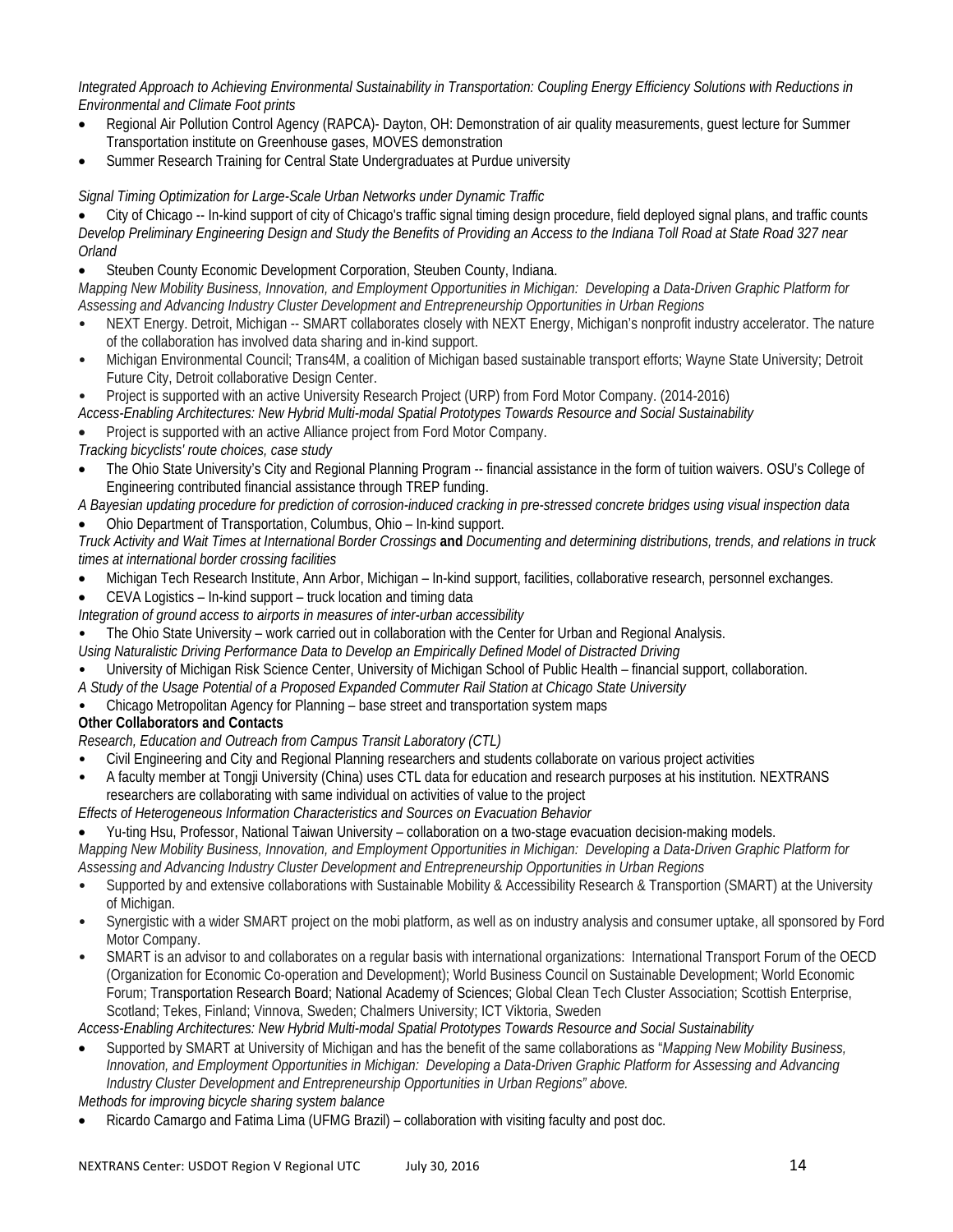*Truck Activity and Wait Times at International Border Crossings* **and** *Documenting and determining distributions, trends, and relations in truck times at international border crossing facilities*

- Civil Engineering and Geography researchers collaborate on project activities
- Michigan Tech Research Institute is a subcontractor and provides valuable services because of its close proximity to the border crossing facilities
- Data are obtained from international carriers, with focus on Canada-U.S. cross border trips.
- *Roadway Traffic Data Collection from Mobile Platforms*
- Civil Engineering and Electrical Engineering researchers collaborate on various project activities

*Guaranteed LiDAR-aided Multi-object Tracking at Road Intersections*

- Collaboration with professor Kartik Ariyur from the School of Mechanical Engineering
- Indiana Department of Transportation co-sponsor, future user of the developed product, potential future support to develop a prototype and to implement the method to engineering practice
- Consortium of 6 European universities within a research program InDev, lead Lund University in Sweden, exchange of data and results
- International Laboratory of Transportation Safety, Tongji University, Shanghai, China

*Mobile air quality monitoring for local high-resolution characterization of vehicle-sourced criteria pollutants*

• Undergraduate students in civil engineering, environmental engineering, and computer science and one environmental engineering graduate student -- collaborated to develop the prototype unit and design the box for housing the unit on the CABS bus. Partnership with the OSU College of Public Health -- resulting in one proposal submission utilizing the technologies developed in this project.

*Intermodal Infrastructure Investment Decisions and Linkage to Economic Competitiveness*

• Ananth V. Iyer, Krannert School of Management, Purdue University

*Transit Origin-Destination (OD) Flow Estimation Considering Temporal Variations based on APC Data*

• Civil Engineering and Statistics researchers and students collaborate on various project activities.

## **PART 4: IMPACT**

## **Impact on the Development of the Principal Discipline(s) of the Program**

*Accessibility-Based Evaluation of Transportation and Land-Use Planning: From Laboratory to Practice/ Implementation of Access-Based Evaluation*

• Improve feasibility of accessibility-based evaluation of land-use and transportation projects.

*Research, Education and Outreach from Campus Transit Laboratory (CTL)*

- Add to the body of knowledge on transit travel behavior and transit operations; motivate additional studies by the project research team and others; inspire improvements in decisions taken by transit planners and operators that allow better transit service at lower cost. *Effects of Heterogeneous Information Characteristics and Sources on Evacuation Behavior*
- Explicit consideration of people's information sharing preferences to understand information dissemination and propagation patterns.
- Better understanding of people's evacuation decision making process under the presence of heterogeneous information from different sources can help to improve strategies for evacuation information design and dissemination.

*Integrated Approach to Achieving Environmental Sustainability in Transportation: Coupling Energy Efficiency Solutions with Reductions in Environmental and Climate Foot prints*

• Environmental Engineering: Students learned the transportation-climate change nexus by incorporating it into the Air Quality Engineering curriculum; in an environmental engineering program without any specific courses on transportation engineering, this grant helped to incorporate and train the students on the on-road transportation related pollution control.

*Signal Timing Optimization for Large-Scale Urban Networks under Dynamic Traffic*

• New methodology outperformed the existing models for traffic signal timing optimization in the case study

*Mapping New Mobility Business, Innovation, and Employment Opportunities in Michigan: Developing a Data-Driven Graphic Platform for Assessing and Advancing Industry Cluster Development and Entrepreneurship Opportunities in Urban Regions*

- Novel methods not previously deployed in transportation economic planning as related to region system representation.
- Study of emerging industry sectors and related clean-tech clusters should be given greater attention in planning regional development, and specific policy development related to the promotion of regional industry clusters.
- Visualizations produced are a novel contribution aiming to produce new graphical products to inform the ways in which multiple disciplinary experts are able to understand sector development and agent composition structured geospatially and across time.

*A Bayesian updating procedure for prediction of corrosion-induced cracking in pre-stressed concrete bridges using visual inspection data*

• Project model and methods are expected to improve the richness and quality of concrete bridge deterioration representation, estimation, and forecasting using regularly collected bridge inspection data, which in turn has the potential to improve the maintenance decisionmaking at state DOTs.

### *Truck Activity and Wait Times at International Border Crossings* **and** *Documenting and determining distributions, trends, and relations in truck times at international border crossing facilities*

• Unique information on times trucks incur when crossing two of the busiest and highest valued freight border crossings in North America *Evaluation of Heavy Vehicles on Capacity Analysis for Roundabout Design*

• Support to modify the passenger car equivalent for heavy vehicles at roundabouts published in the Highway Capacity Manual.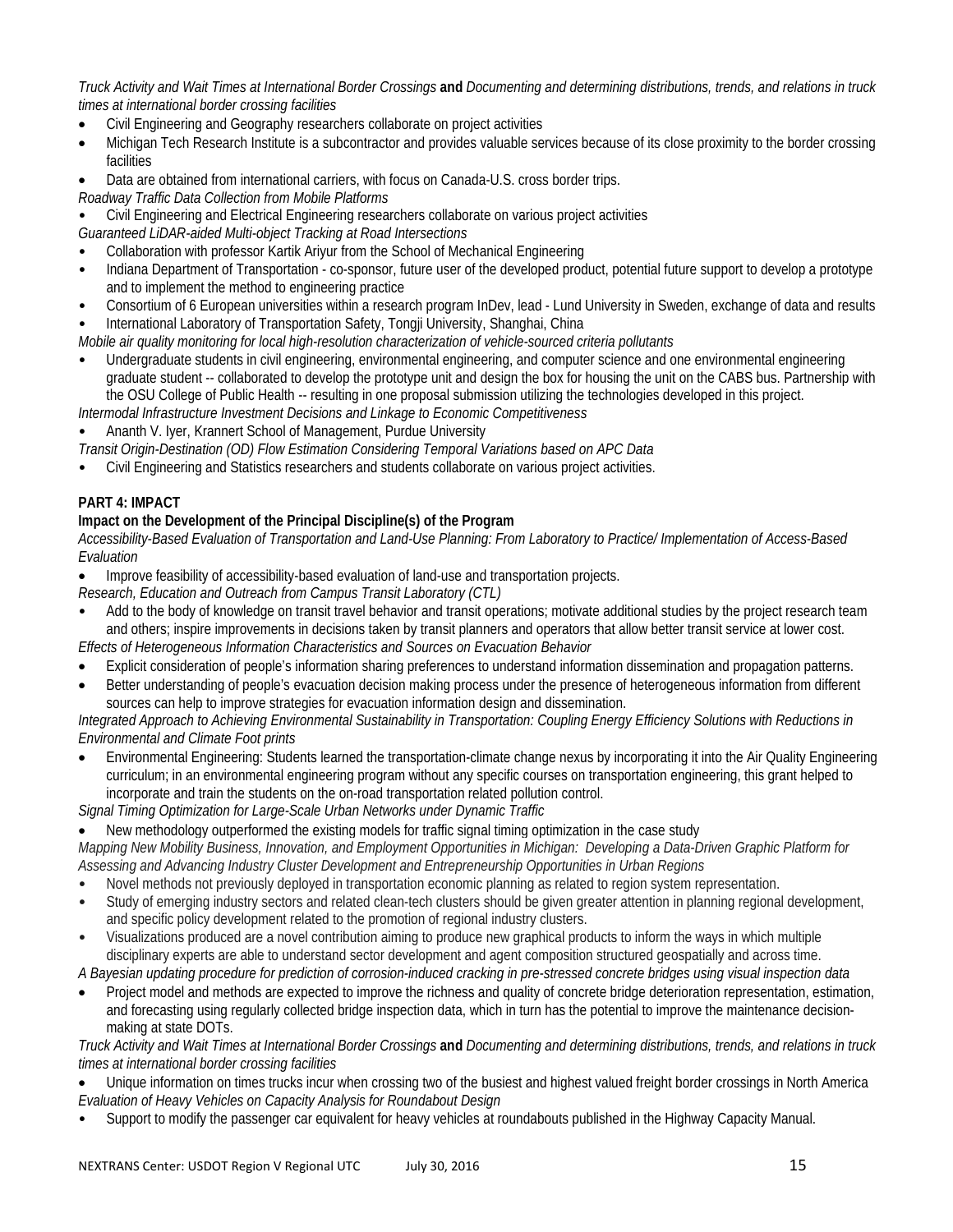*Guaranteed LiDAR-aided Multi-object Tracking at Road Intersections*

• Quantitative safety estimates and predictions will become possible because the availability of real data to test various hypotheses and meet specifications.

*Integration of ground access to airports in measures of inter-urban accessibility*

- Developing mapping and spatial analysis results for continental US.
- *Mobile air quality monitoring for local high-resolution characterization of vehicle-sourced criteria pollutants*
- Successful results could lead to novel ways to monitor air quality and new contributions of existing transit bus platforms.
- *A Study of the Usage Potential of a Proposed Expanded Commuter Rail Station at Chicago State University*
- Transportation GIS has been added as an area within our existing GIS program.
- *Transit Origin-Destination (OD) Flow Estimation Considering Temporal Variations based on APC Data*
- Improve the richness and quality of transit passenger OD flows representation and estimation using APC data, which in turn has the potential to improve the planning for and design of transit services in urban areas.
- *Modeling CO2 Emissions as a Function of Transportation, Land-Use, and Regulation Variables*
- Improve the understanding of the nature of the contributions of passenger urban travel to greenhouse gas (GHG) emissions, which in turn has the potential to inform transportation related policy-making aimed at possibly reducing such emissions.
- *LIDAR based vehicle classification* AND *Segmenting, grouping and tracking vehicles in LIDAR data*
- It is anticipated that the trajectory data set will have a large impact on the traffic flow theory community and that it will be widely used **Impact on other Disciplines**

*Driving Simulator Laboratory: Traveler Behavior Modeling and Interactive Experiments to Address Mobility and Safety Needs*

- Develop new theories and models in psychology to better understand travelers' choice behavior in a new travel environment with vehicle automation and connectivity technologies.
- *Effects of Heterogeneous Information Characteristics and Sources on Evacuation Behavior*
- Develop new models in behavioral psychology in relation to individual's information sharing behavior under emergency situations such as no-notice evacuations.

*Mapping New Mobility Business, Innovation, and Employment Opportunities in Michigan: Developing a Data-Driven Graphic Platform for Assessing and Advancing Industry Cluster Development and Entrepreneurship Opportunities in Urban Regions*

Particular significance to industry development and economic development (especially jobs / workforce development in a changing, urbanizing, technology-driven landscape); novel approach to economic cluster mapping -- industry partners have expressed interest and demand for its application to other regional areas of study.

*Access-Enabling Architectures: New Hybrid Multi-modal Spatial Prototypes Towards Resource and Social Sustainability* 

- Tools, realizable examples and a framework to assist in the uptake of access-based paradigms in planning transformations to transportation systems; producing new markets for New Mobility entrepreneurs, advancing economic opportunities. NGOs and community groups could utilize the result as a means to connect their service delivery.
- Interest from partners in the College of Engineering at U-M working in the sensor-based Smart City domain.

*A Bayesian updating procedure for prediction of corrosion-induced cracking in pre-stressed concrete bridges using visual inspection data*

• Motivate researchers in statistics to develop new methods that address the complexities of the project's application in terms of the nature of the inspection data and the accuracy needs of the deterioration forecasting models.

*Methods for improving bicycle sharing system balance*

• Beneficial interaction between geographers and operations research specialists.

*Truck Activity and Wait Times at International Border Crossings* **and** *Documenting and determining distributions, trends, and relations in truck times at international border crossing facilities*

- Collaboration among Civil Engineering and Geography researchers help the different disciplines better understand the use of geo-spatial and sensing technologies in addressing practical transportation issues
- *Guaranteed LiDAR-aided Multi-object Tracking at Road Intersections*
- Heuristic integration of data performed by computer scientists, such as in Google autonomous cars will be replaced by rigorous sensor integration with guarantees, likely using few and less expensive sensors.

*Mobile air quality monitoring for local high-resolution characterization of vehicle-sourced criteria pollutants*

• Faculty in the OSU College of Public Health and professionals from the Columbus Public Health Department are interested in the sensor technology for applications related to pollutant exposure and the education of vulnerable populations (e.g., asthmatics).

*Transit Origin-Destination (OD) Flow Estimation Considering Temporal Variations based on APC Data*

• Collaboration among Civil Engineering and Statistics researchers help Civil Engineering researchers better understand data analysis techniques and Statistics researchers gain experience by working in an applied setting.

## **Impact on Transportation Workforce Development**

*Driving Simulator Laboratory: Traveler Behavior Modeling and Interactive Experiments to Address Mobility and Safety Needs*

- Provide graduate students the opportunity to understand multiple dimensions of human factor studies in transportation including routing behavior, perception of information, distraction by information, and so on.
- Undergraduate/graduate students in transportation learn the practical use of microscopic traffic simulation (Aimsun) and bio sensors as associated tools of the experiments.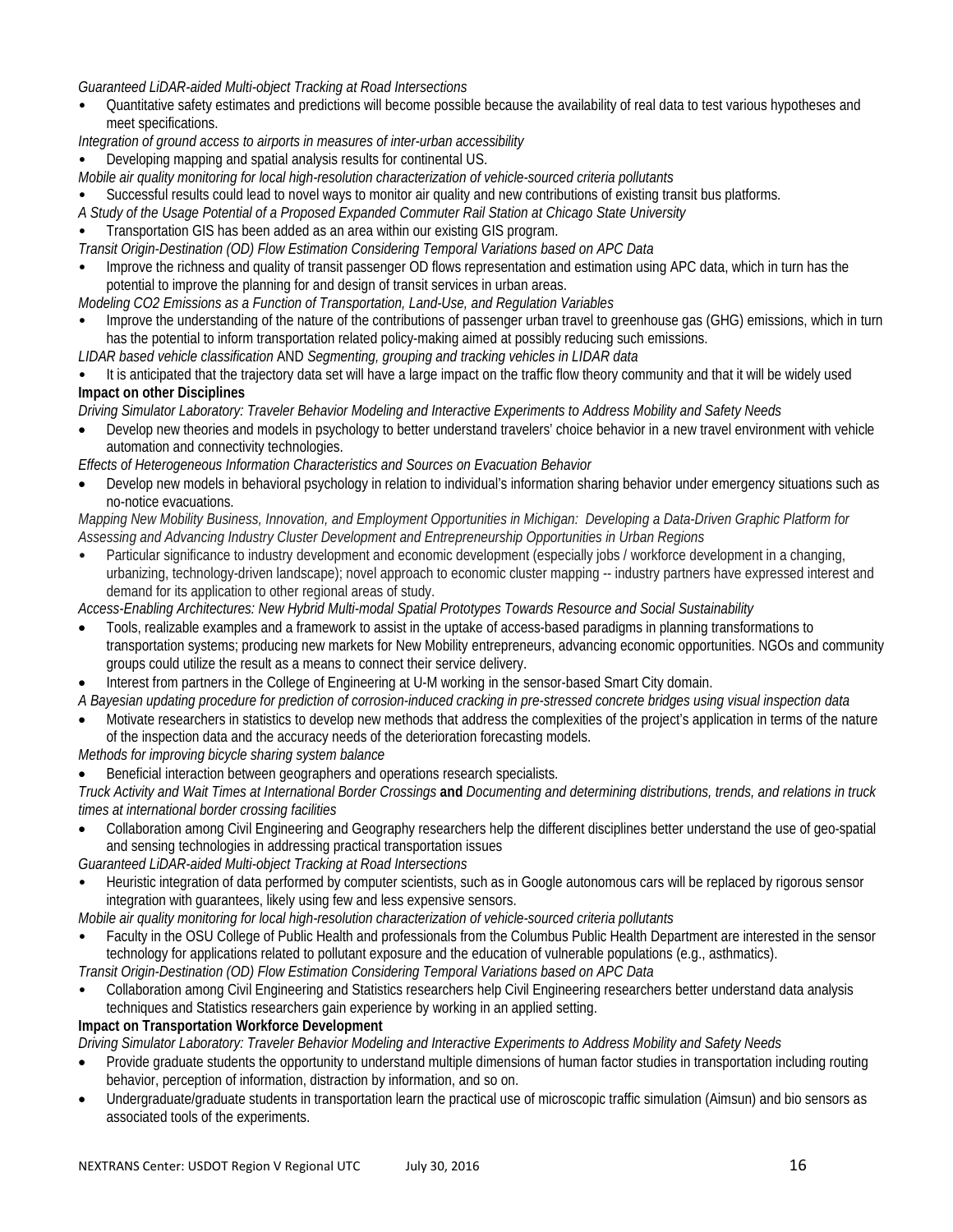• Undergraduate students provided the opportunities to improve professional skills in transportation through research and internships in Driving Simulator Lab.

*Research, Education and Outreach from Campus Transit Laboratory (CTL)*

- Multiple undergraduate and graduate students regularly collect passenger flow information on CTL buses using manual methods and a Wi-Fi based sensing technology.
- Multiple graduate students regularly process and analyze automatically collected CTL data.
- Students in multiple classes use CTL data and CTL infrastructure for course assignments and projects.

*Region V Transportation Workforce Assessment and Summit*

• Building a network and a clearing house presence in the Midwest.

*Integrated Approach to Achieving Environmental Sustainability in Transportation: Coupling Energy Efficiency Solutions with Reductions in Environmental and Climate Foot prints*

- Summer transportation institute that is partially benefited through this grant helped the middle school and high school students understand the transportation industry, and helped the student enrollment to the institution for STEM majors.
- Minority students in the environmental engineering program are trained in software (MOVES and GREET) that transportation industry and regulating agencies use. This enhances their knowledge, thus the chances for the career in the transportation industry.
- One undergraduate student from Central State is spending summer at Purdue University where he is being mentored by Purdue faculty, graduate students.

*Signal Timing Optimization for Large-Scale Urban Networks under Dynamic Traffic*

• Sharing the findings of the new methodology and its application for traffic signal timing optimization within the 30+ graduate students in the transportation engineering program at IIT. This has enhanced their understanding of developing effective means for urban traffic management

*Mapping New Mobility Business, Innovation, and Employment Opportunities in Michigan: Developing a Data-Driven Graphic Platform for Assessing and Advancing Industry Cluster Development and Entrepreneurship Opportunities in Urban Regions*

• Identification of emerging industry sectors and opportunities for entrepreneurial initiatives, identification of gaps in industry cluster assembly that point to both corporate opportunities, and specific workforce development needs.

*Access-Enabling Architectures: New Hybrid Multi-modal Spatial Prototypes Towards Resource and Social Sustainability* 

• New technology-based solutions and related skills needs and employment opportunities related to access and the development of new models of infrastructure delivery in metros, however, it is premature to claim these impacts.

*A Bayesian updating procedure for prediction of corrosion-induced cracking in pre-stressed concrete bridges using visual inspection data*

• Civil Engineering student with a structures background will work with actual bridge inspection data and deterioration models and, as result, will become prepared to address the complexities associated with the infrastructure degradation and the decisions that support the necessary improvements over the long run.

*Truck Activity and Wait Times at International Border Crossings* **and** *Documenting and determining distributions, trends, and relations in truck times at international border crossing facilities*

- One graduate student applied analytical geospatial skills to a new application area
- *Guaranteed LiDAR-aided Multi-object Tracking at Road Intersections*
- Will facilitate data collection and several types of studies such as: pedestrian-vehicle interaction studies; traffic signals studies and intersection performance evaluation among others.

*Mobile air quality monitoring for local high-resolution characterization of vehicle-sourced criteria pollutants*

• Four undergraduate students and one graduate student from non-transportation fields as well as one high school intern are engaging in a project that intersects transportation, environmental monitoring, and advanced technologies.

*A Study of the Usage Potential of a Proposed Expanded Commuter Rail Station at Chicago State University*

- Transportation GIS has been added to the curriculum in an advanced GIS course
- *Transit Origin-Destination (OD) Flow Estimation Considering Temporal Variations based on APC Data*

• One former Ph.D. student and currently research scientist works directly with APC data and applies data to solve a pertinent transportation flow estimation problem.

- *Modeling CO2 Emissions as a Function of Transportation, Land-Use, and Regulation Variables*
- One former PhD student and one former MS student worked directly with urban transportation supply and demand, population density, CO2 emissions, and policy data to identify patterns and relationships pertinent to transportation policy-making.

## **Impact on physical, institutional, and information resources at the university or partner institutions**

*Driving Simulator Laboratory: Traveler Behavior Modeling and Interactive Experiments to Address Mobility and Safety Needs*

• The Driving Simulator Lab setup is a state-of-the-art facility at the NEXTRANS Center, Purdue University. The advanced driving simulator has unique capability of replicating/mapping a large city network and creating ambient traffic via integration to microscopic traffic simulation software (AIMSUN). This is one of the most advanced driving simulator labs for understanding driver response to real-time information provision across many dimensions that have not been previously addressed in a research setting. It also has key implications for safety and effectiveness of information in the real world. With its advanced features, the driving simulator provides a robust and realistic driving experience for drivers. The driving simulator is connected to three high-performance computers, and other hardware components such as webcams, video capturing devices and high definition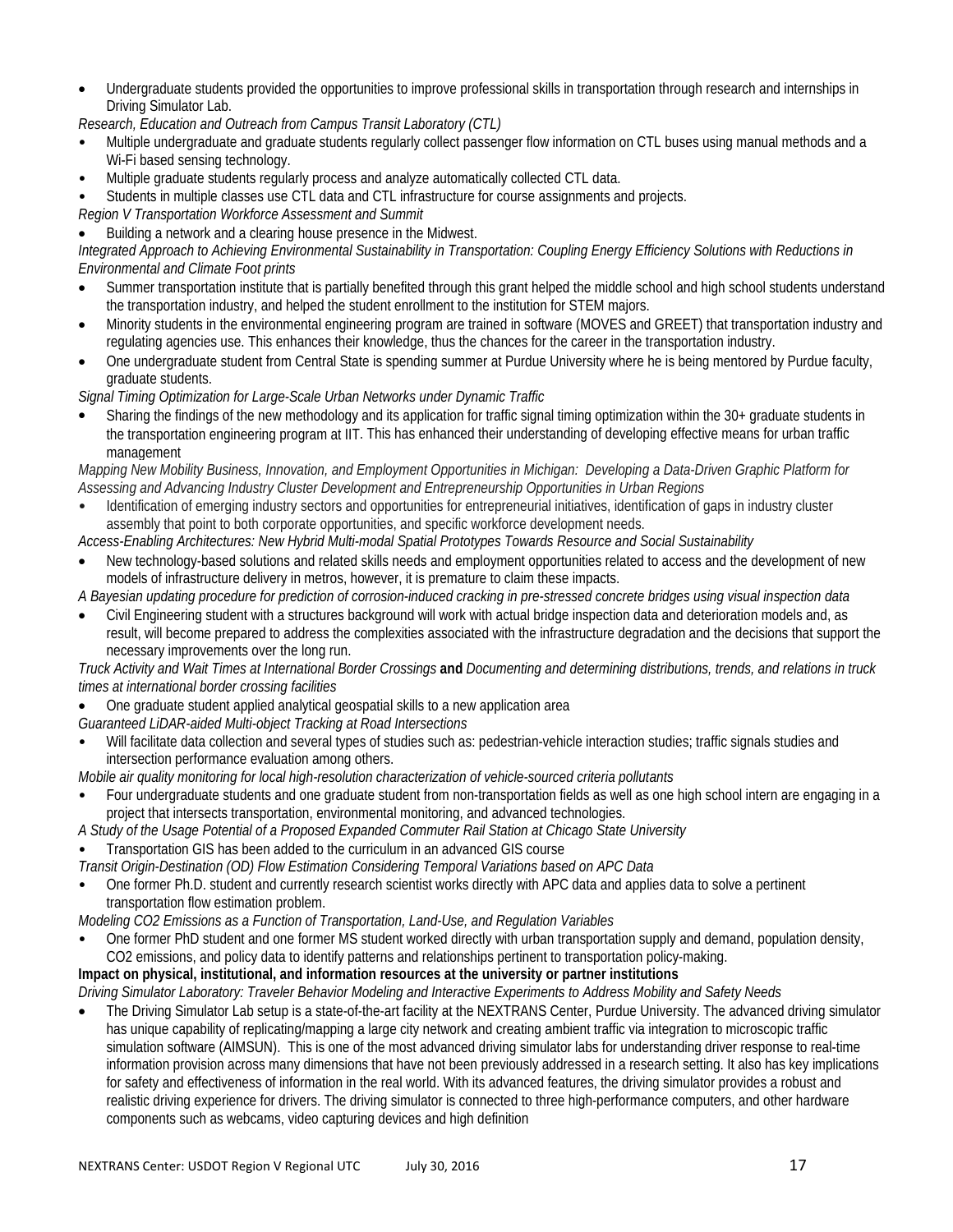*Research, Education and Outreach from Campus Transit Laboratory (CTL)*

- The Ohio State University Campus Transit Lab is a unique living laboratory that is used for research, education, and outreach. This project makes a major contribution toward providing the physical and human resource infrastructure required to develop, sustain, and take advantage of the laboratory.
- CTL results in the amassing of large datasets relating to transit passenger flows, transit vehicle operations, passenger information systems, and transit user and non-user perceptions and attitudes towards transit services.

*Signal Timing Optimization for Large-Scale Urban Networks under Dynamic Traffic*

Creating a new body of knowledge in the area of intersection traffic signal timing design

*Mapping New Mobility Business, Innovation, and Employment Opportunities in Michigan: Developing a Data-Driven Graphic Platform for Assessing and Advancing Industry Cluster Development and Entrepreneurship Opportunities in Urban Regions*

• Sharing of database information between planning, engineering and business units at the University of Michigan, and several meetings to discuss methodological variations between disciplinary practices. Database organization, structure and access have been informed through these exchanges. We anticipate that new database structures related to clean-tech industry clusters will be produced, and that gaps in data acquisition will be identified.

*Tracking bicyclists' route choices, case study* 

• Identify the needs of OSU bicyclists; generate information on origins, destination and routes of bicycling trips that could be utilized for making targeted investments; and identifying the priority areas that need such investments.

*A Bayesian updating procedure for prediction of corrosion-induced cracking in pre-stressed concrete bridges using visual inspection data*

- Project activities rely on data resources at Ohio Department of Transportation and possibly other state DOTs. The experience with using these data and the corresponding interactions with state DOT technical staff may motivate improvements to inspection protocols that support the organizations' data resources and facilitate the adoption of the developed deterioration models and parameter updating methods in practice.
- The estimation results arrived at could contribute to improved maintenance decision making at Ohio DOT.

*Truck Activity and Wait Times at International Border Crossings* **and** *Documenting and determining distributions, trends, and relations in truck times at international border crossing facilities*

• Amassing of a large and unique dataset on truck times when conducting multiple activities at two major border crossings

- *Mobile air quality monitoring for local high-resolution characterization of vehicle-sourced criteria pollutants*
- Using existing transit bus platforms at the university as platforms for air quality monitoring.

*Transit Origin-Destination (OD) Flow Estimation Considering Temporal Variations based on APC Data*

• The estimation results arrived at could contribute to improved planning for and designing of transit services on campus.

# **Impact on Technology Transfer**

*Driving Simulator Laboratory: Traveler Behavior Modeling and Interactive Experiments to Address Mobility and Safety Needs*

- Provide government and public sector transportation agencies an assurance that they are targeting their limited funds toward technologies that are most likely to improve the nation's highway system and deliver maximum benefit to travelers.
- Help traffic information service providers and investment decision-makers in understanding the value of real-time information and traveler behavioral response to it. Help in deciding the content and amount of information necessary for travelers to make informed and effective routing decisions.
- The ability to explicitly quantify the human behavior dimension provides a broader set of performance measures to public/private sector stakeholders relative to the evolution of the traveler information services market.

*Accessibility-Based Evaluation of Transportation and Land-Use Planning: From Laboratory to Practice/ Implementation of Access-Based Evaluation*

• Website will put a powerful evaluation tool into the hands of practicing planners.

*Research, Education and Outreach from Campus Transit Laboratory (CTL)*

• Amassed data are already leading to results of research and practical value that are communicated via presentations and publications and external projects.

*Region V Transportation Workforce Assessment and Summit*

• Webinar recording is on the MTWC.org website and is available to any user.

*Effects of Heterogeneous Information Characteristics and Sources on Evacuation Behavior*

- Help transportation and emergency-control agencies in designing information strategies involving information dissemination through SNS during no-notice evacuations.
- Provide insights to SNS companies in deciding the content of emergency information to be disseminated on SNS to help their users (evacuees) make better decisions regarding the emergency.

*Integrated Approach to Achieving Environmental Sustainability in Transportation: Coupling Energy Efficiency Solutions with Reductions in Environmental and Climate Foot prints*

• Methodology in estimating transportation related GHGs and comparing the uses of different fuels.

*Tracking bicyclists' route choices, case study* 

• Although the empirical results and data collection is based on a university campus, the methodology developed will be applicable elsewhere.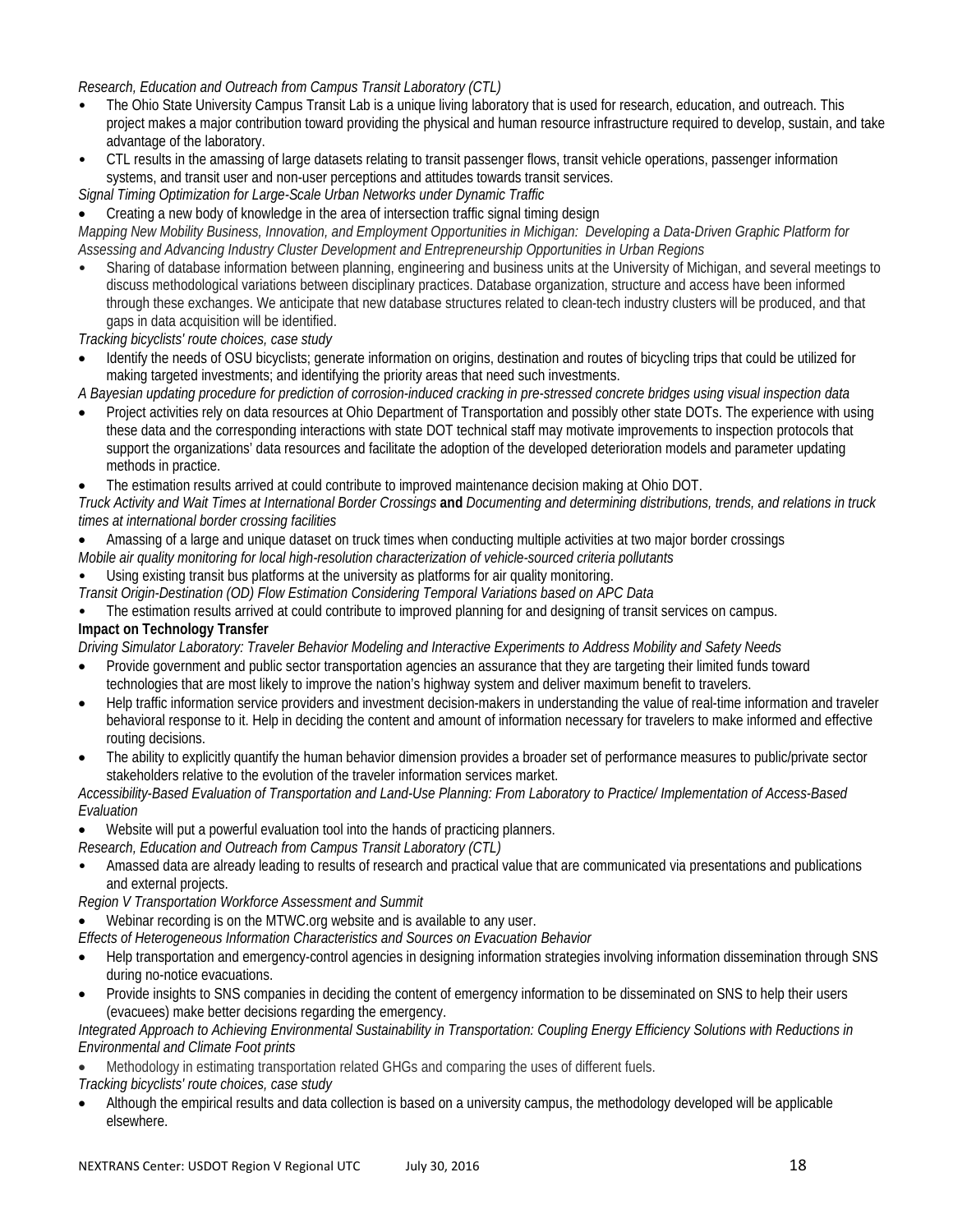*A Bayesian updating procedure for prediction of corrosion-induced cracking in pre-stressed concrete bridges using visual inspection data*

• Models and methods arrived at may also contribute to improved maintenance decision-making more broadly at state DOTs across the country.

*Truck Activity and Wait Times at International Border Crossings* **and** *Documenting and determining distributions, trends, and relations in truck times at international border crossing facilities*

## • Efforts are ongoing to communicate results to prospective stakeholders

- *Mobile air quality monitoring for local high-resolution characterization of vehicle-sourced criteria pollutants*
- In the long term, the project would optimistically lead to operational use of the technology and procedures developed on a regular basis. Preliminary exploration of further use of the sensor technologies has already begun and may include other transit systems or exposure monitors for vulnerable populations.

### *Transit Origin-Destination (OD) Flow Estimation Considering Temporal Variations based on APC Data*

• Estimation results arrived at are also expected to contribute to improved planning for and designing of transit services more broadly in Columbus and other cities if the model and methods are adopted.

### **Impact on Society beyond Science and Technology**

*Driving Simulator Laboratory: Traveler Behavior Modeling and Interactive Experiments to Address Mobility and Safety Needs*

- Help in developing a comprehensive understanding of the mechanism in which more benefits can be derived from real-time traffic information systems.
- Lead to direct benefits to the individual travelers, as it facilitates the design of personalized traffic information that can help commuters choose their routes based on their psychological benefits (which link to the quality of travel experience) in addition to travel time savings.
- Contribute to the development of better methods to provide information to travelers and enhance the quality and safety of the travel experience. The research accomplishments from this project can help in deciding the content and amount of information necessary for participants to make best route decisions.
- Improve public access to and awareness of the positive and negative impacts of real-time travel information.
- The driving simulator lab can be used as a platform to educate middle and high school students in various dimensions related to driver performance, behavior, and safety.

### *Research, Education and Outreach from Campus Transit Laboratory (CTL)*

• The overall project is focused on improving transit services, increasing transit utilization, and enhancing transit efficiency, all of which lead to more socially, economically, and environmentally sustainable transportation systems.

### *Region V Transportation Workforce Assessment and Summit*

• Long-range vision of having a highly connected transportation network to ensure a pipeline of workers that can meet the industry's needs. *Effects of Heterogeneous Information Characteristics and Sources on Evacuation Behavior*

- Emphasizes the role of SNS as emerging information dissemination media for disaster or any other emergency situations.
- Lead to direct impacts on safety of the evacuees, as it contributes to the development of better information dissemination strategies on SNS.

### *Integrated Approach to Achieving Environmental Sustainability in Transportation: Coupling Energy Efficiency Solutions with Reductions in Environmental and Climate Foot prints*

• Helps the minority environmental engineering students and graduates who are underrepresented in the programs and the industry get opportunity to gain in knowledge, research experiences so that they will be competitive in the workforce.

# *Signal Timing Optimization for Large-Scale Urban Networks under Dynamic Traffic*

• Implementation of new methodology for intersection signal timing design to achieve minimized vehicle delays could help improve traffic mobility in urban areas

*Mapping New Mobility Business, Innovation, and Employment Opportunities in Michigan: Developing a Data-Driven Graphic Platform for Assessing and Advancing Industry Cluster Development and Entrepreneurship Opportunities in Urban Regions*

• Impact on society – in order to transform transportation at the order of magnitude required for the current challenges and to take advantage of the emerging opportunities – social, technical, and demographic, an economic conversion is needed, not just an urban policy or transportation policy approach. The private sector is already and needs to in the future play an increasing role in the wicked problem of transportation in an urbanizing world. This project aims to produce data-based graphical analysis that enables this type of cross disciplinary / cross jurisdictional discourse.

### *Access-Enabling Architectures: New Hybrid Multi-modal Spatial Prototypes Towards Resource and Social Sustainability*

- Impact end users in a range of direct and indirect ways. For participants engaged through the pilot process efforts in Chicago, we anticipate that direct opportunities across the various entities implicated in previous sections will be activated. However, as a pilot project, we are hopeful that the implications enabled through dissemination of the final work will reach multiple end users within the Region V area. As such, we envision a cascading set of impacts that will essentially result from the (i) novelty of the project initiative, (ii) range of stakeholders implicated through the project, and (iii) translational capacity of the proposed process and examples for future implementation and policy transformation opportunities.
- Within the scope of the proposed project, the transformational impact of this work promises to deliver on significant gaps (identified by colleagues such as Levine, Grengs, and Zielinski) and echoed by a range of civic and industry leaders in the SMART eco-system. These gaps are primarily in the uptake of accessibility-based perspectives in the planning of transportation systems and the related systembased solution sets. We recognize that many end users in the form of cities as clients, as well as related transportation planning agencies